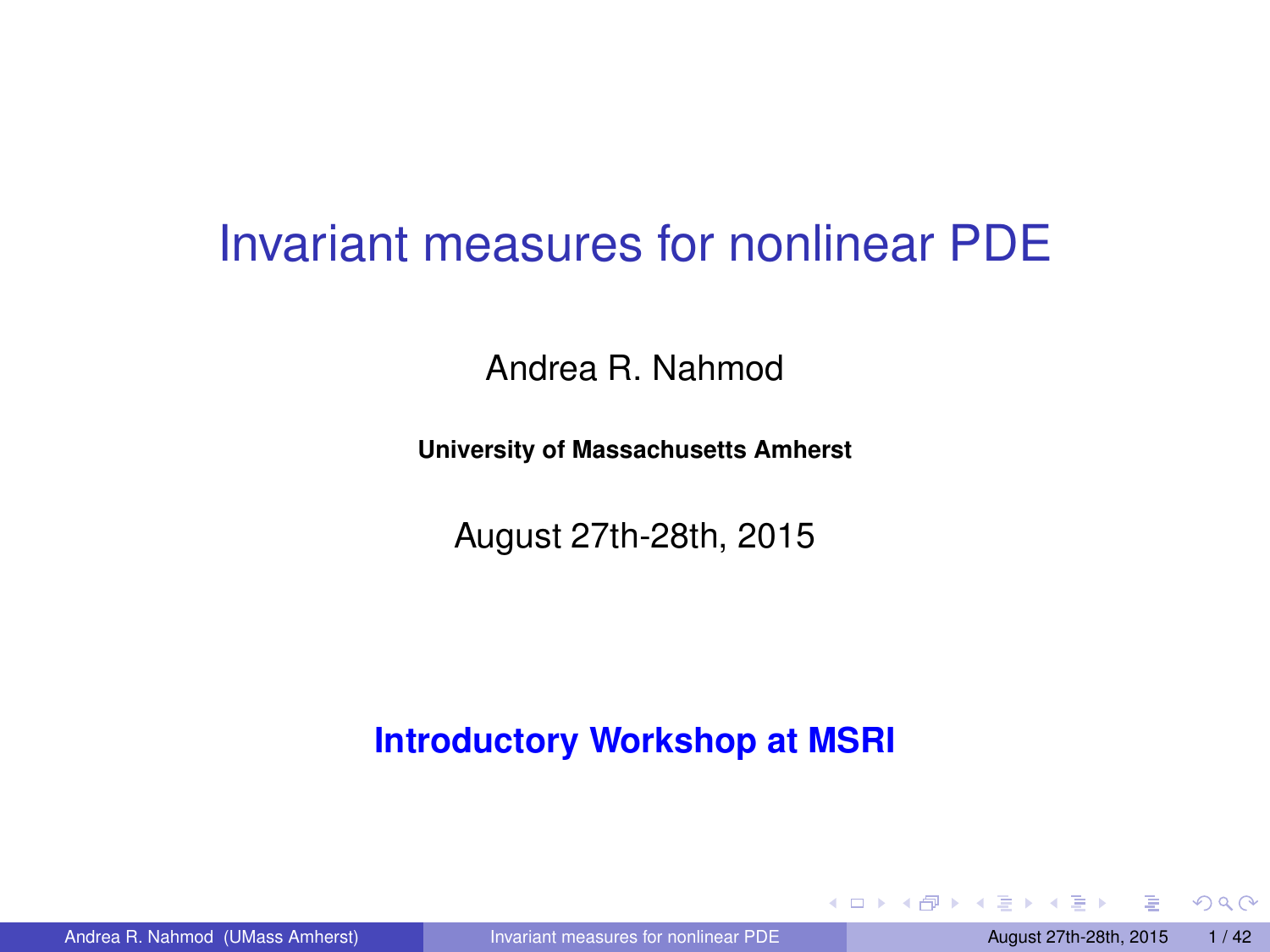# <span id="page-1-0"></span>Plan for the Lectures

In these lectures, I will try to convey the main ideas behind Bourgain's approach to invariant measures –after the works of Lebowitz-Rose-Speer and of Zhidkov – and to almost sure global well-posedness for dispersive PDE.

I will not be able to go over all details or precise definitions but rather intend to give you the main flavors of what's involved.

In these lectures we will focus on **three prototypes**:

- $\bullet$  The focusing quintic nonlinear Schrödinger equation (NLS) on  $\mathbb T$ .
- The derivative NLS equation (DNLS) on T.
- The defocusing cubic NLS on  $\mathbb{T}^2$ .
	- If time permits, will discuss some further questions on Lecture 3.

Much work has been done in recent years by many people for a variety of nonlinear wave and dispersive equations and systems and in different contexts. I will try to point to a few references.

 $QQ$ 

イロメ イ母メ イヨメ イヨメ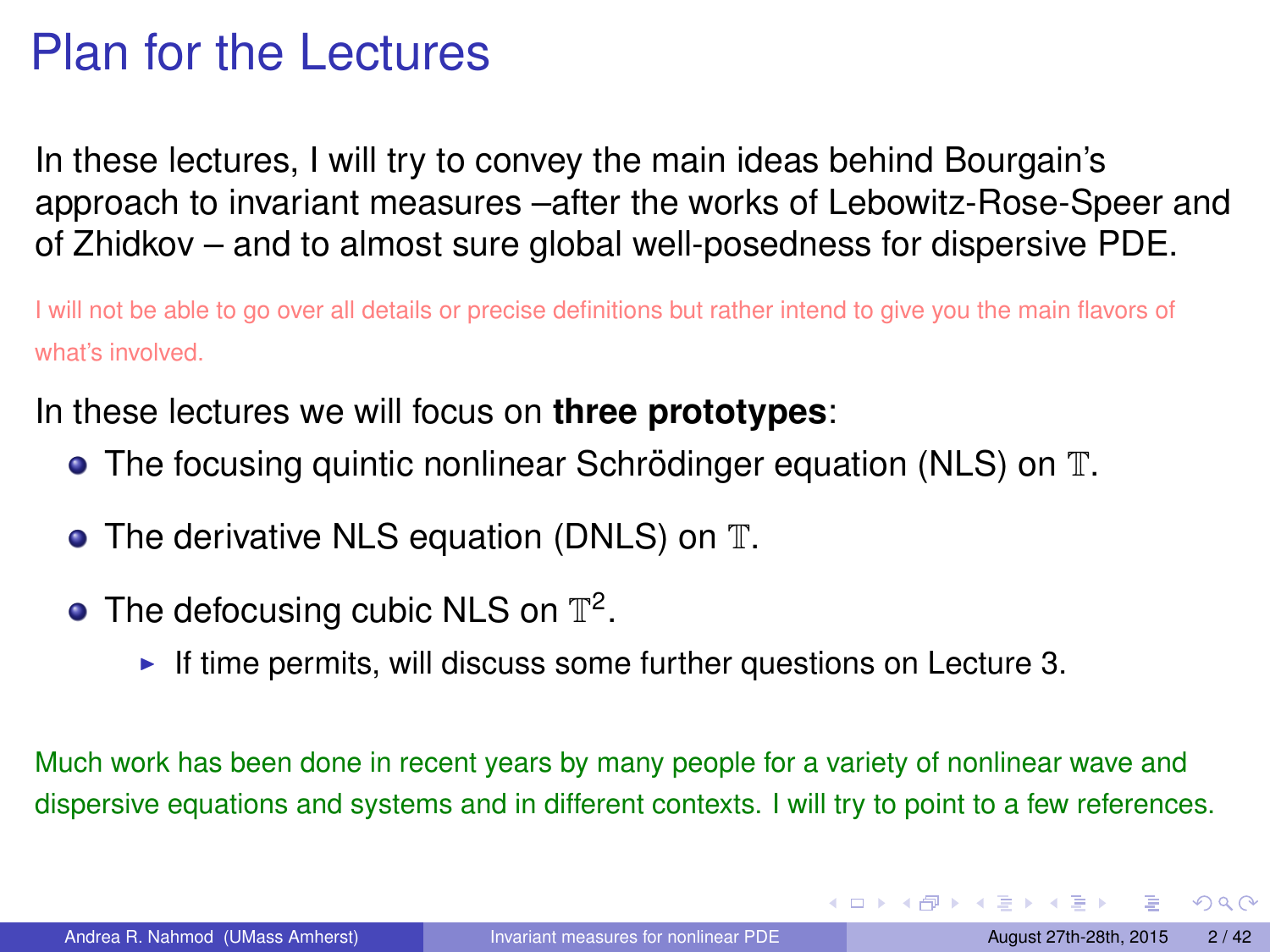# The NLS on  $\mathbb{T}^a$

 $\mathbb{T}^d:=(\mathbb{R}/\mathbb{Z})^d,$  the square  $d$ -dimensional torus of periodic functions and  $\rho>1$ 

(p-NLS) 
$$
\begin{cases} iu_t + \Delta u = \pm |u|^{p-1}u, \\ u(0,x) = \phi(x) \in H^s, \quad x \in \mathbb{T}^d, \end{cases}
$$

We are working on the square torus. Many interesting problems on *irrational tori*:

$$
\Lambda_d(\beta):=(\mathbb{R}/\beta_1\mathbb{Z})\times (\mathbb{R}/\beta_2\mathbb{Z})\times \cdots \times (\mathbb{R}/\beta_d\mathbb{Z})
$$

where  $\beta:=(\beta_1,\beta_2,\ldots,\beta_d),$   $\beta_j>0,$   $j=1,\ldots d$  and at least one of the ratios  $\frac{\beta_j}{\beta_{j'}}\notin \mathbb{Q},$   $j\neq j'.$ Irrational tori come up naturally experimentally, as well as in KAM theory and Hamiltonian chaos (Bourgain 2007).

 $\Omega$ 

**KONKRAKS KRAU**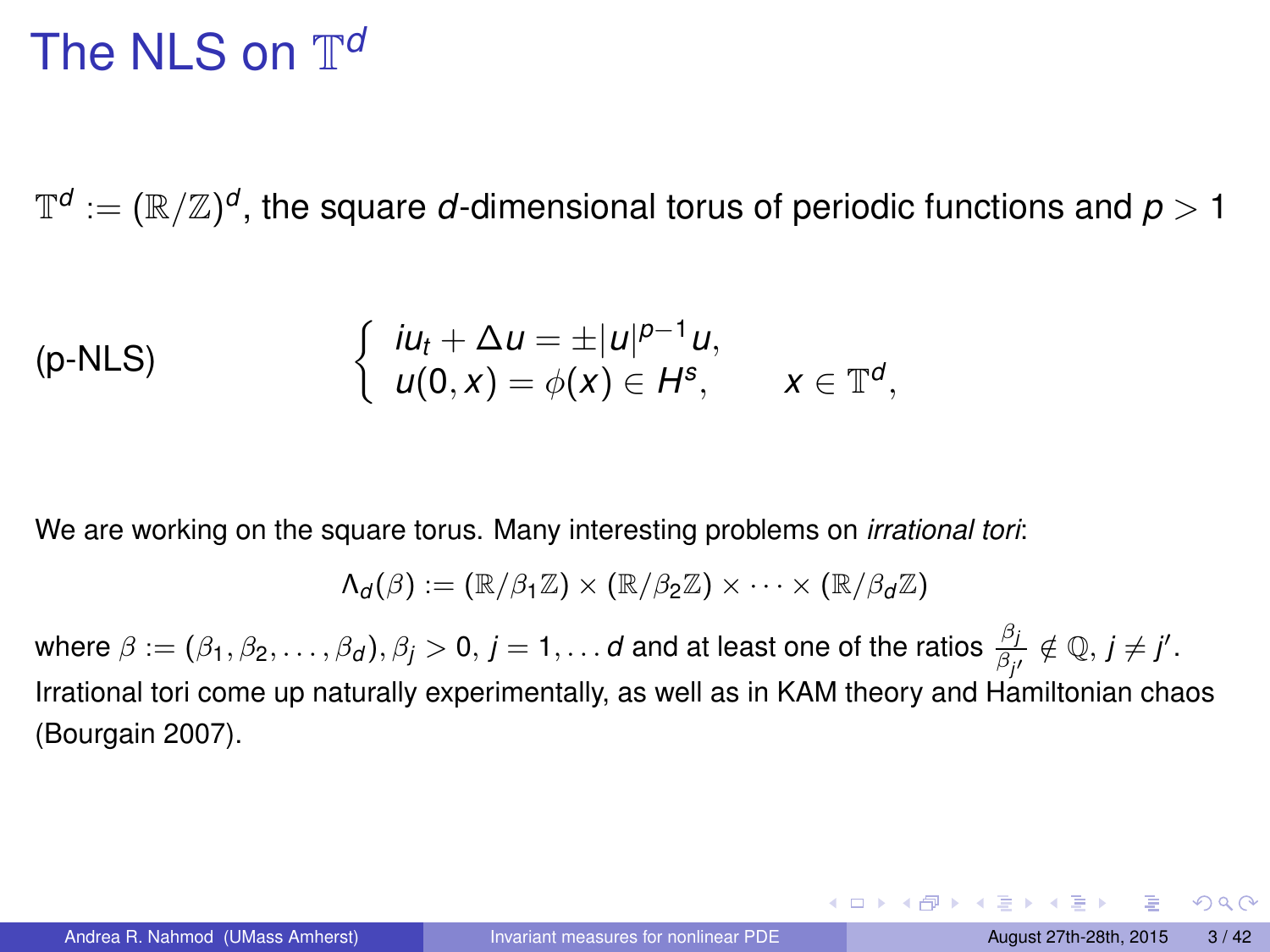# Conserved quantities

#### Mass:

$$
M(u(t)) := \int |u(t,x)|^2 dx
$$

Hamiltonian:

$$
H(u(t)) := \frac{1}{2} \int |\nabla u(t,x)|^2 dx \pm \frac{1}{p+1} \int |u(t,x)|^{p+1} dx
$$

are both constant in time.

- The  $+$  case is called *defocusing*. The Hamiltonian and the mass give a global in time bound for the *H* 1 norm of  $u(t, x)$ .
- The − is called *focusing*. The energy could be negative and blow up may occur.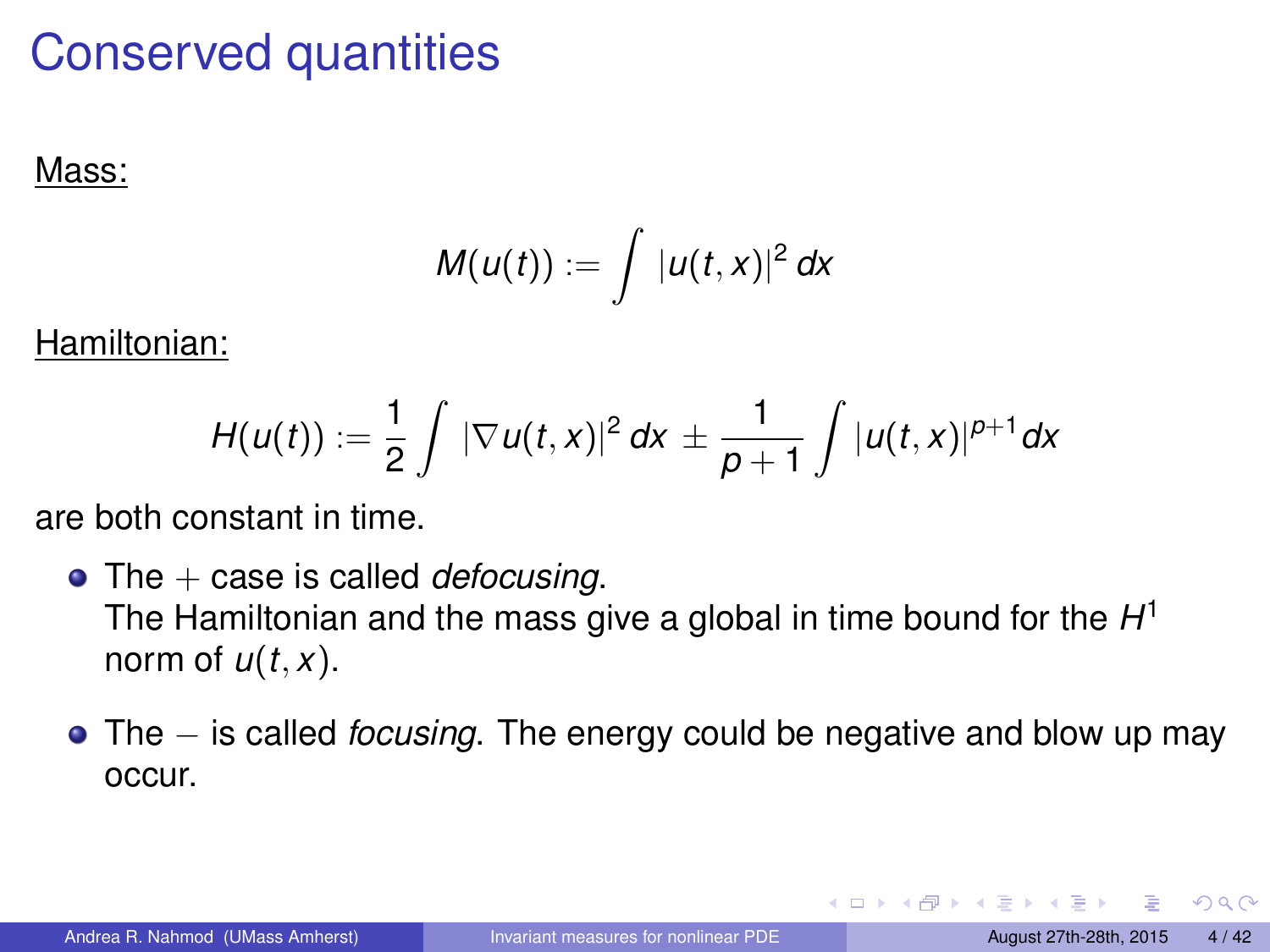## <span id="page-4-0"></span>Local well posedness (deterministic)

We say that the Cauchy IVP is LWP in  $H^s$  if for any ball *B* in  $H^s$  there exists a time  $\tau > 0$  and a Banach space  $X^s \subset C([-\tau,\tau];H^s),$  s.t. for each initial data  $\phi \in \pmb{B}$  there exists a unique  $\pmb{u} \in \pmb{X^s} \cap \pmb{C}([-\tau, \tau]; \pmb{H^s})$  of the integral equation (Duhamel pple.):

$$
u(x, t) = S(t)\phi(x) + c_{\lambda} \int_0^t S(t-t') |u(t',x)|^{p-1} u(t',x) dt'.
$$

Moreover, the map  $\phi \longmapsto u$  is continuous from  $H^s$  into  $C([-\tau, \tau]; H^s)$ . If  $\tau > 0$  can be taken arbitrarily large, then we say that the initial value problem is *globally* well posed.

Note uniqueness is on *X <sup>s</sup>* ∩ *C*([−τ, τ]; *H<sup>s</sup>* ). Proving uniqueness on *C*([−τ, τ]; *H<sup>s</sup>* ) requires additional work and when it holds, the local well posedness is said to be *unconditional*.

 $QQ$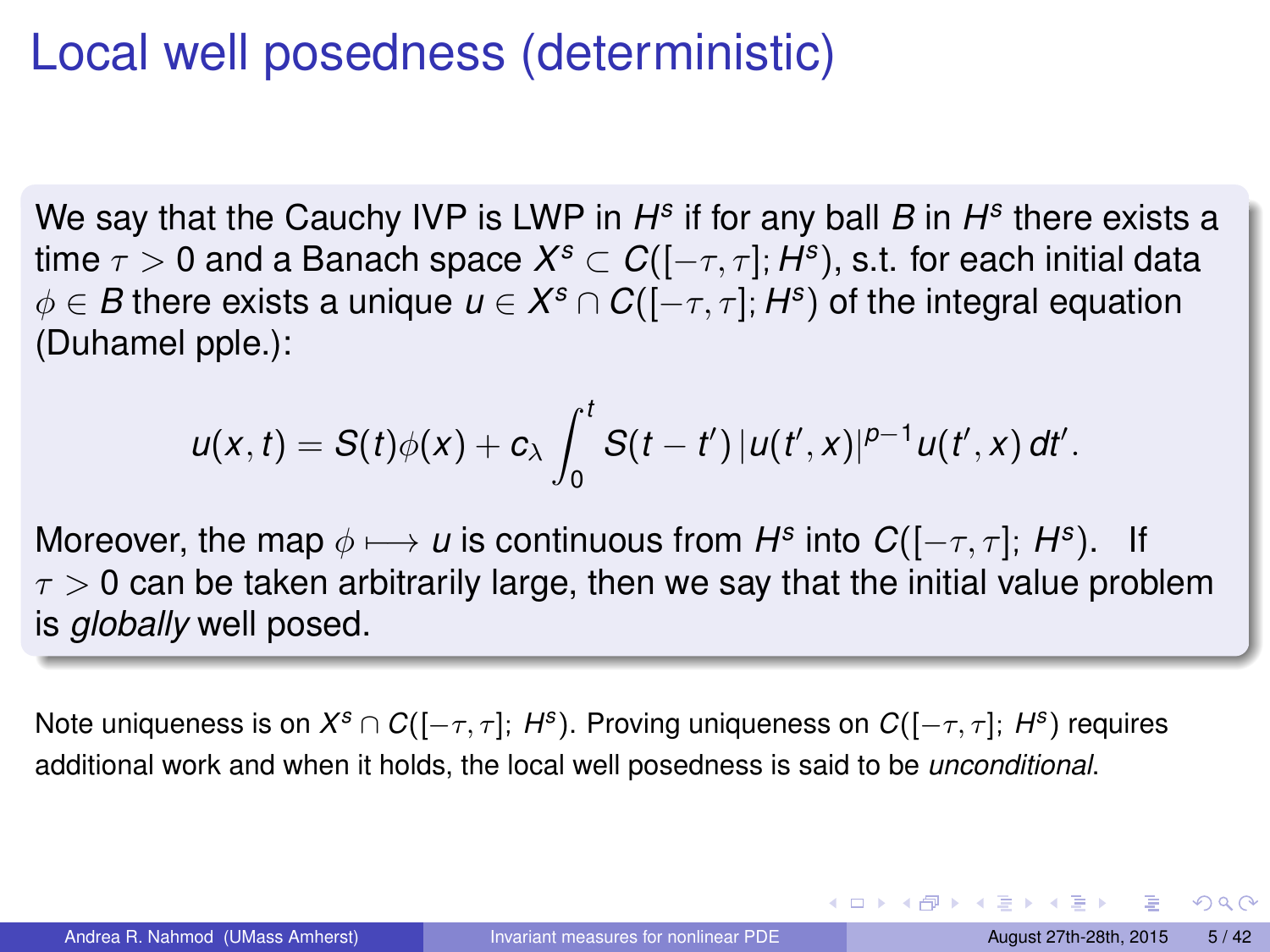# <span id="page-5-0"></span>Small detour: scaling symmetry on  $\mathbb{R}^d$

$$
\begin{array}{rcl}\n\phi(x) & \longmapsto & \mu^{-\frac{2}{(\rho-1)}}\phi\left(\frac{x}{\mu}\right) =: \phi_{\mu}(x) \\
u(t,x) & \longmapsto & \mu^{-\frac{2}{(\rho-1)}}u\left(\frac{t}{\mu^2}, \frac{x}{\mu}\right), \qquad \mu > 0\n\end{array}
$$

Then if  $\phi \in \dot{H}^{s_c}$  where  $s_c := \frac{d}{2} - \frac{2}{\rho-1},$  we have

$$
\|\phi_\mu\|_{\dot{H}^{s_c}}=\|\phi\|_{\dot{H}^{s_c}}
$$

and the equation is scale invariant. *s<sup>c</sup>* is called the *critical* scaling regularity.

Relative to scaling, data in *H s* is said to be

- *subcritical* if  $s > s_c$  (large data local well posedness)  $\bullet$
- *critical* if  $s = s_c$  (hard/ small data well posedness)  $\bullet$
- *supercritical* if *s* < *s<sup>c</sup>* (scaling against us/ small data might lead to 'bad'  $\bullet$ behavior in short times)

p-NLS also enjoys time-reversibility:  $\phi(x) \to \phi(x)$  $\phi(x) \to \phi(x)$  $\phi(x) \to \phi(x)$  $\phi(x) \to \phi(x)$  $\phi(x) \to \phi(x)$  $\phi(x) \to \phi(x)$ [,](#page-1-0)  $\psi(x) \to \psi(-t, x)$  $\bullet$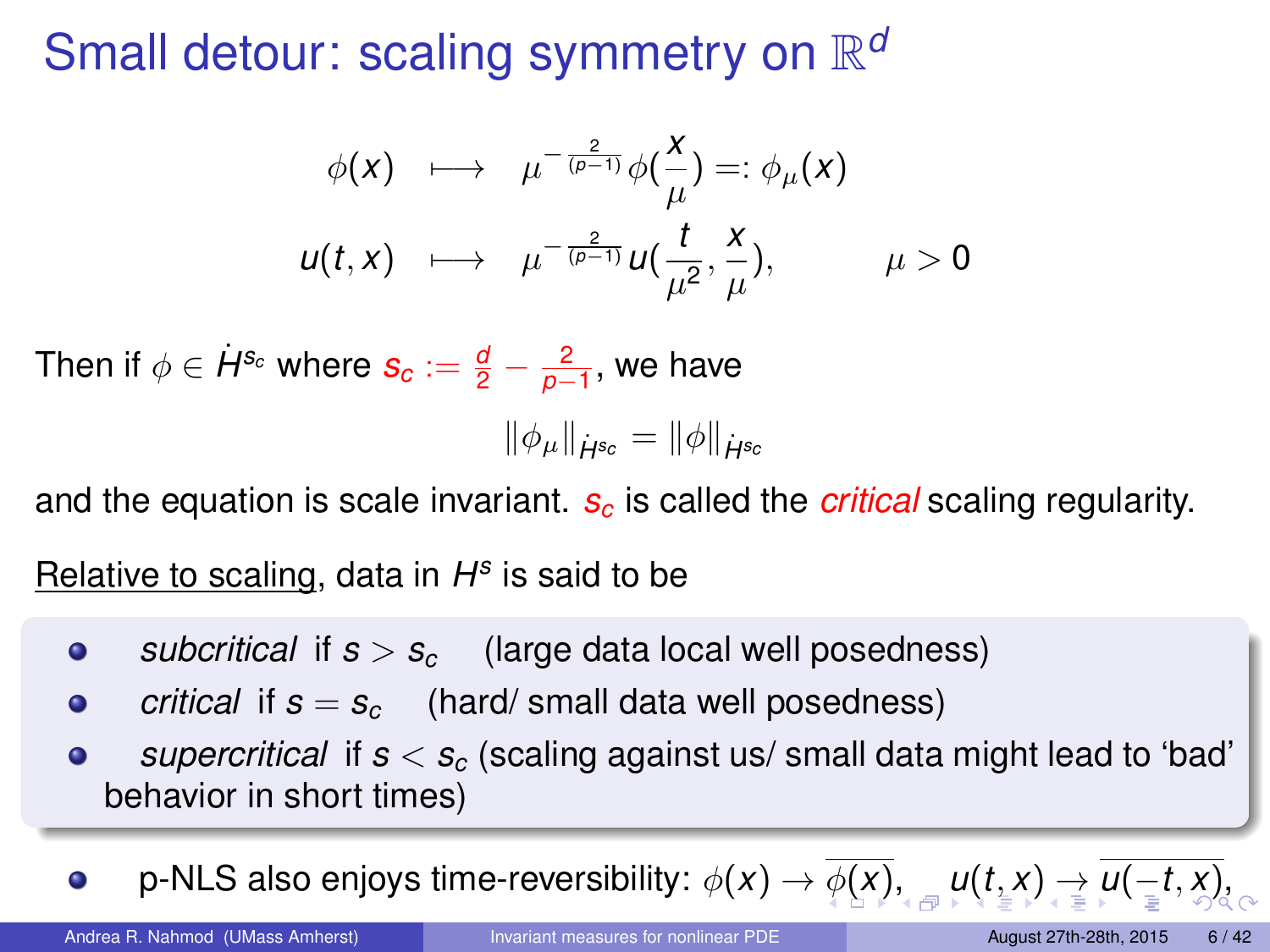<span id="page-6-0"></span>To prove local well posedness for p-NLS one needs to find a suitable Banach space *X <sup>s</sup>* on which to prove that the map

$$
\Phi: \mathfrak{u} \longmapsto S(t)\phi + c \int_0^t S(t-t') \left| \mathfrak{u}(t',x) \right|^{p-1} \mathfrak{u}(t',x) dt'
$$

is a **contraction**, whence its **fixed point** is the solution *u*(*t*, *x*).

Determining a good choice of *X s* is part of the problem... It is dictated by being able to prove good estimates for  $\mathsf{v} := \mathcal{S}(t) \phi = e^{it\Delta}\phi$  the solution to the **linear evolution**,

$$
\begin{cases}iv_t + \Delta v = 0\\v(0,x) = \phi(x).\end{cases}
$$

on such space so that then, **at least in the subcritical regime** one can show that Φ(u) - hence the solution *u*- satisfy similar estimates (locally in time).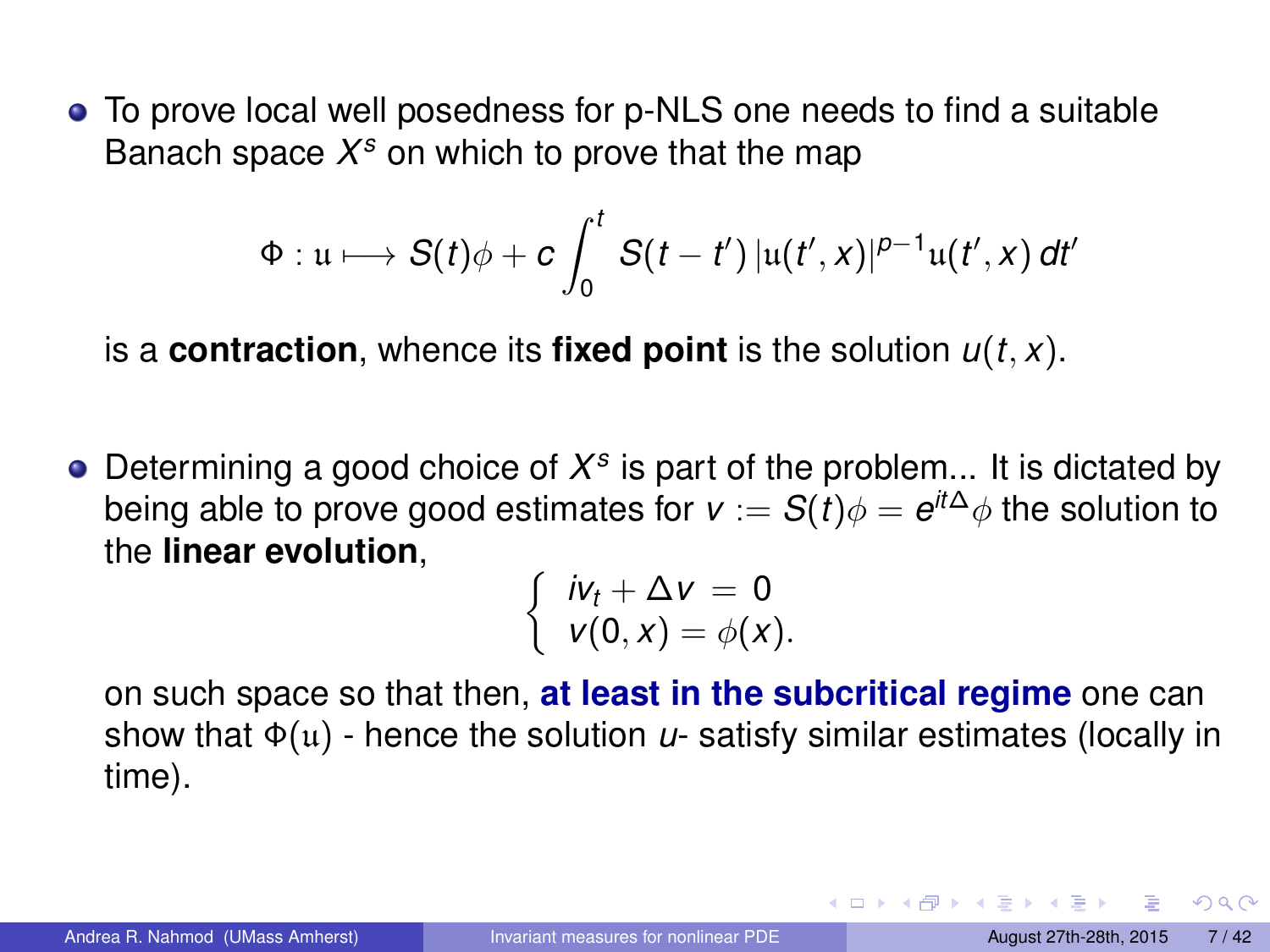<span id="page-7-0"></span>More precisely, to prove the contraction we then need to show:

$$
\|\Phi(\mathfrak{u})\|_{X^s}\leq c\|\phi\|_{H^s}+\tau^\alpha\|\mathfrak{u}\|_{X^s}^p
$$

$$
\|\Phi(\mathfrak{u})-\Phi(\mathfrak{v})\|_{X^s}\leq \tau^{\alpha}(\|\mathfrak{u}\|_{X^s}+\|\mathfrak{v}\|_{X^s})^{p-1}\|\mathfrak{u}-\mathfrak{v}\|_{X^s}
$$

Then on the ball in  $X^s$  of radius -say-  $R$  ∼ 2 $c\|\phi\|_{H^s}$  we have a contraction provided we choose  $\tau > 0$  small enough, i.e.

$$
\tau \;\; \sim \;\; \frac{\textit{\textbf{C}}_{\textit{s},p}}{\|\phi\|_{\textit{Hs}}^{\textit{C}_{\textit{s},p}}},
$$

 $QQ$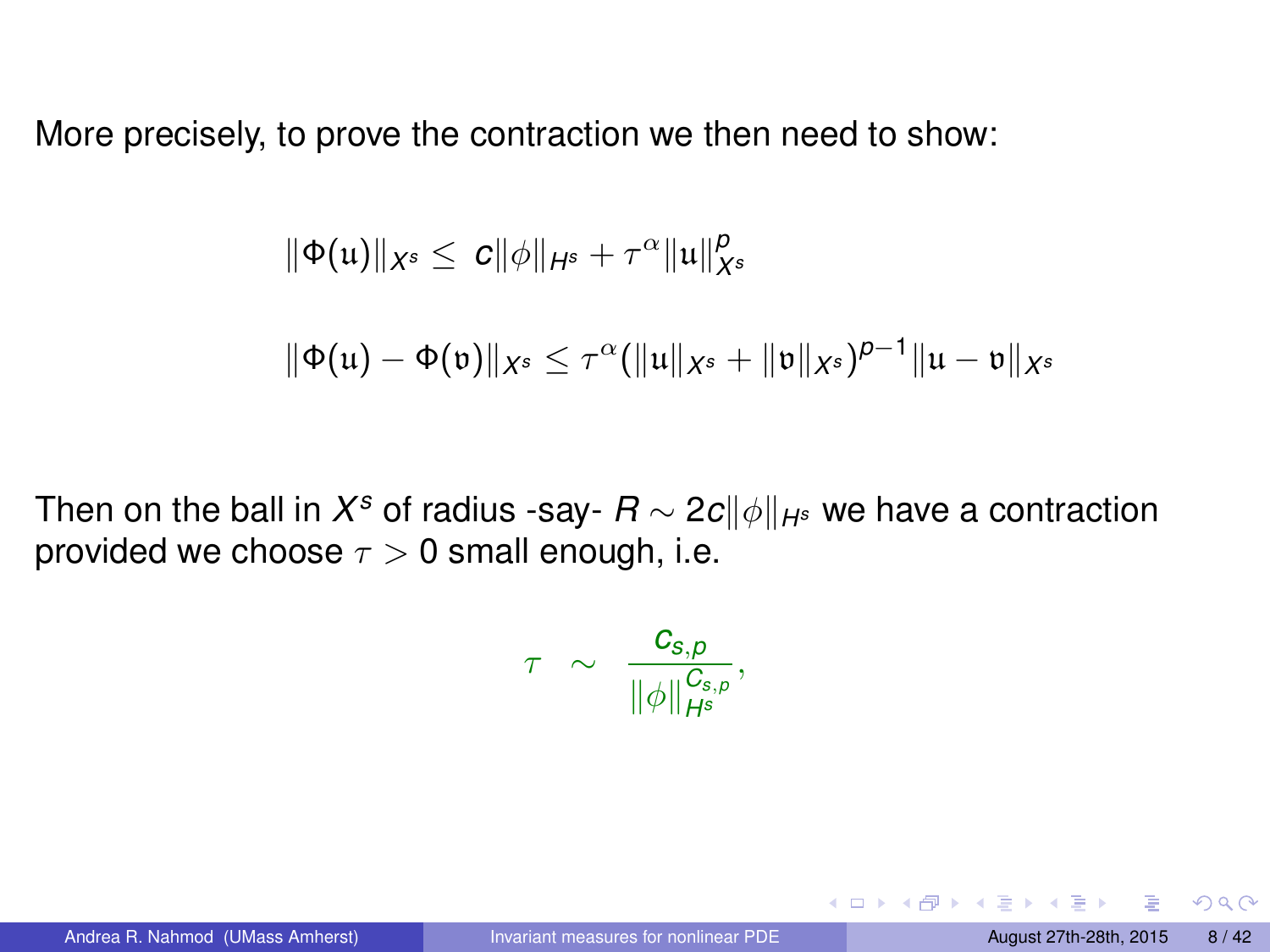# <span id="page-8-0"></span>Strichartz estimates on tori

The most basic and important space-time estimates that  $v = S(t)\phi$  the solution to the **linear problem** satisfy are the so called *Strichartz estimates*:

### Theorem (Bourgain-Demeter)

*For*  $N \geq 1$ , let  $\phi \in L^2(\mathbb{T}^d)$  be a smooth function such that the  $\sup$ p $\hat{\phi} \subset [-N,N]^d \subset \mathbb{Z}^d$ . Then for any  $\epsilon > 0$  the following estimates hold:

$$
||S(t)\phi||_{L_t^qL_x^q(\mathbb{T}^{d+1})} \lesssim C_q ||\phi||_{L_x^2(\mathbb{T}^d)} \quad \text{if} \quad q < \frac{2(d+2)}{d}
$$
  

$$
||S(t)\phi||_{L_t^qL_x^q(\mathbb{T}^{d+1})} \ll N^{\epsilon} ||\phi||_{L_x^2(\mathbb{T}^d)} \quad \text{if} \quad q = \frac{2(d+2)}{d}
$$
  

$$
||S(t)\phi||_{L_t^qL_x^q(\mathbb{T}^{d+1})} \lesssim C_q N^{\frac{d}{2} - \frac{d+2}{q}} ||\phi||_{L_x^2(\mathbb{T}^d)} \quad \text{if} \quad q > \frac{2(d+2)}{d}
$$

In the periodic setting, proving these was highly nontrivial and required new ideas than those used on R*<sup>d</sup>* . They were introduced by Bourgain for the rational torus as a conjecture.

**Bourgain** proved some and then recently **Bourgain-Demeter (14')** obtained the full range for rational and irrational tori as well ([se](#page-7-0)[e a](#page-9-0)[l](#page-7-0)[so](#page-8-0) **[Ki](#page-0-0)[l](#page-1-0)[lip](#page-41-0)[-](#page-0-0)[V](#page-1-0)[isa](#page-41-0)[n](#page-0-0)**[\).](#page-41-0)

Andrea R. Nahmod (UMass Amherst) [Invariant measures for nonlinear PDE](#page-0-0) August 27th-28th, 2015 9/42

 $\Omega$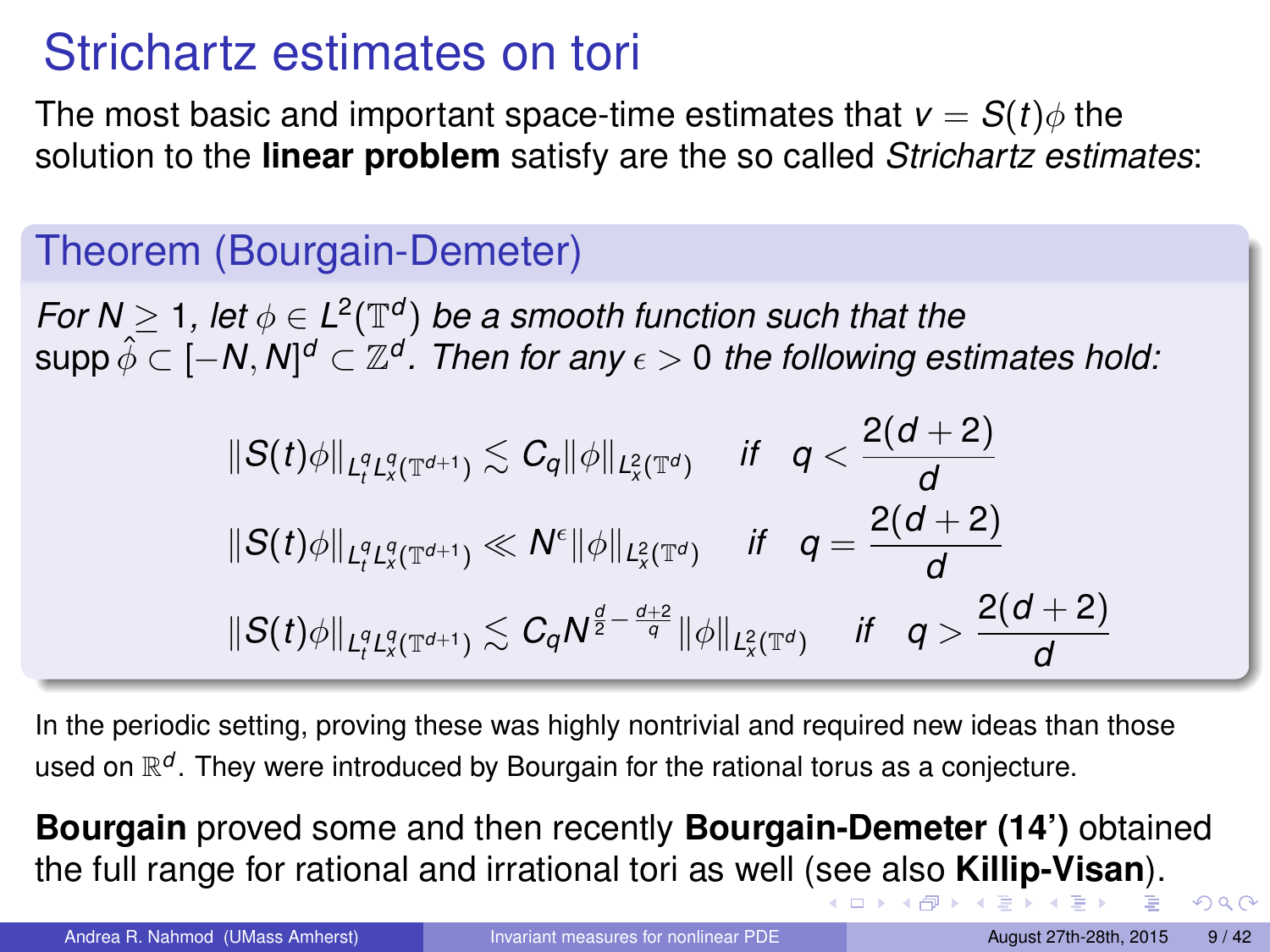- <span id="page-9-0"></span> $d=1,\,q< 6;$  we have for ex.  $\|S(t)\phi\|_{L^4_\mathcal{M}(\mathbb{T}\times\mathbb{T})}\lesssim C\|\phi\|_{L^2_\mathcal{X}(\mathbb{T})}$
- $d=1,\,q=6$  gives  $\|S(t)\phi\|_{L^6_\mathcal{M}(\mathbb{T}\times\mathbb{T})}\ll \mathcal{N}^\epsilon \|\phi\|_{L^2_\mathcal{X}(\mathbb{T})}$

$$
\bullet \ \ d=2, \ q=4 \ \text{gives} \ \|S(t)\phi\|_{L^4_{xt}(\mathbb{T}^2\times\mathbb{T})}\ll N^{\epsilon}\|\phi\|_{L^2_{x}(\mathbb{T}^2)}
$$

- **Bourgain showed that dispersion is indeed weaker in the periodic setting.** He proved that in 1*D*, the L<sup>6</sup> estimate with constant independent of N is **false** ( (log *N*) <sup>1</sup>/<sup>6</sup> growth ).
- These  $\epsilon$ -loss will prevent us to close the estimates in  $L^2(\mathbb{T}^d)$  for the quintic NLS in 1D and the cubic in 2D. Need *s* > 0.

 $QQQ$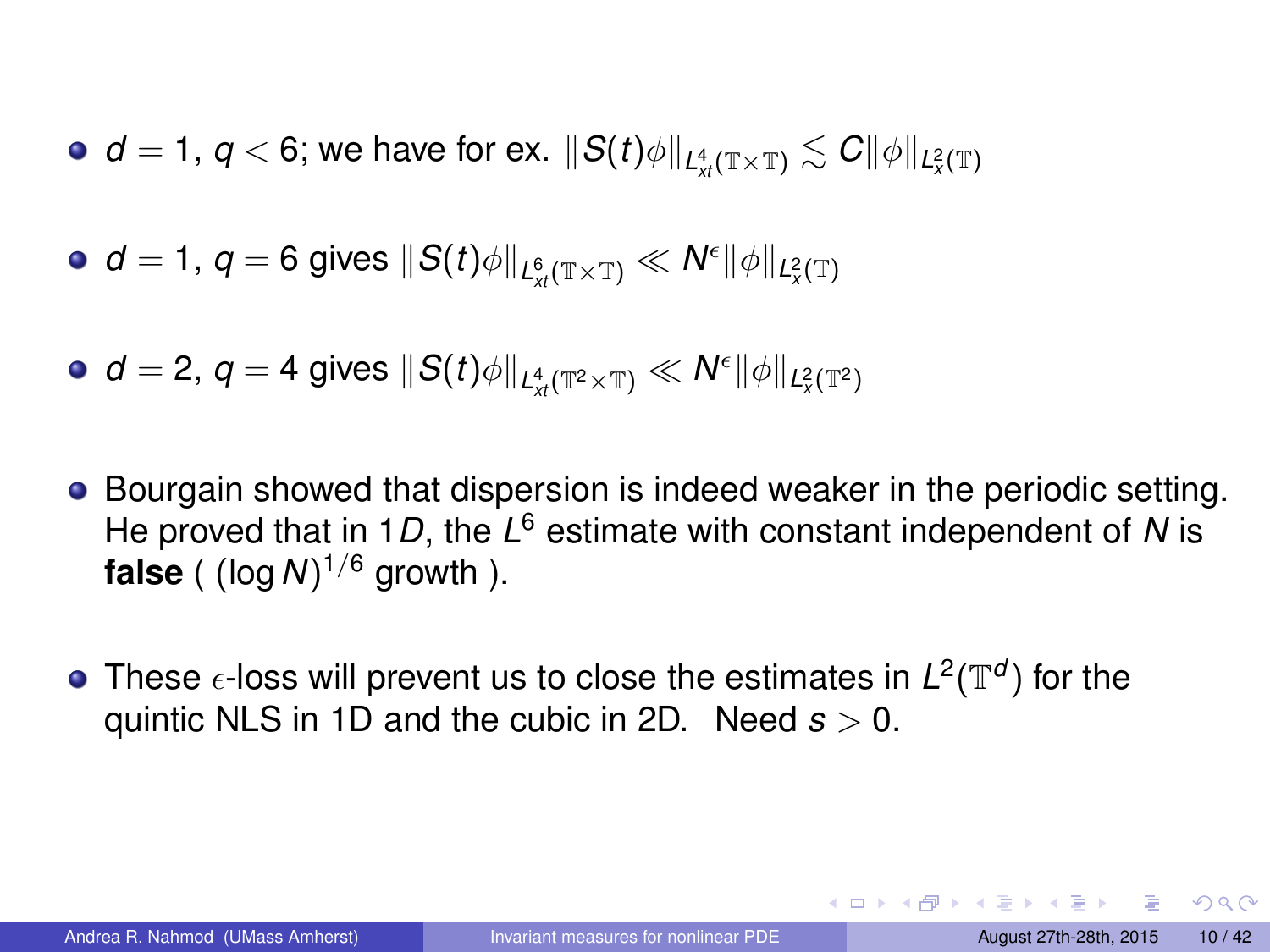<span id="page-10-0"></span>Well-posedness for p-NLS on  $\mathbb T$  and  $\mathbb T^2$  (Bourgain 93')

### Theorem  $(d = 1, p = 3)$

*The cubic NLS on* T *(either focusing or defocusing) is GWP in L*<sup>2</sup> (T)*. Also in*  $H^{s}(\mathbb{T}), s \geq 0$  (preservation of regularity).

### Theorem  $(d = 1, p = 5)$

*The quintic NLS on*  $\mathbb T$  *(either focusing or defocusing) is LWP in H<sup>s</sup>(* $\mathbb T$ *),*  $s > 0$ *(time of existence depends on*  $\|\phi\|_{H^s}^{-C}$ *).* 

### Theorem  $(d = 2, p = 3)$

*The defocusing cubic NLS on*  $\mathbb{T}^2$  *is LWP in H<sup>s</sup>*( $\mathbb{T}^2$ ), *s* > 0*.* 

In the last two theorems and for the defocusing ca[se](#page-9-0) [on](#page-11-0)[e](#page-9-0) [ge](#page-10-0)[t](#page-11-0)[s](#page-0-0)[GW](#page-41-0)[P](#page-1-0) [for](#page-41-0) *[s](#page-0-0)* [≥](#page-41-0) 1.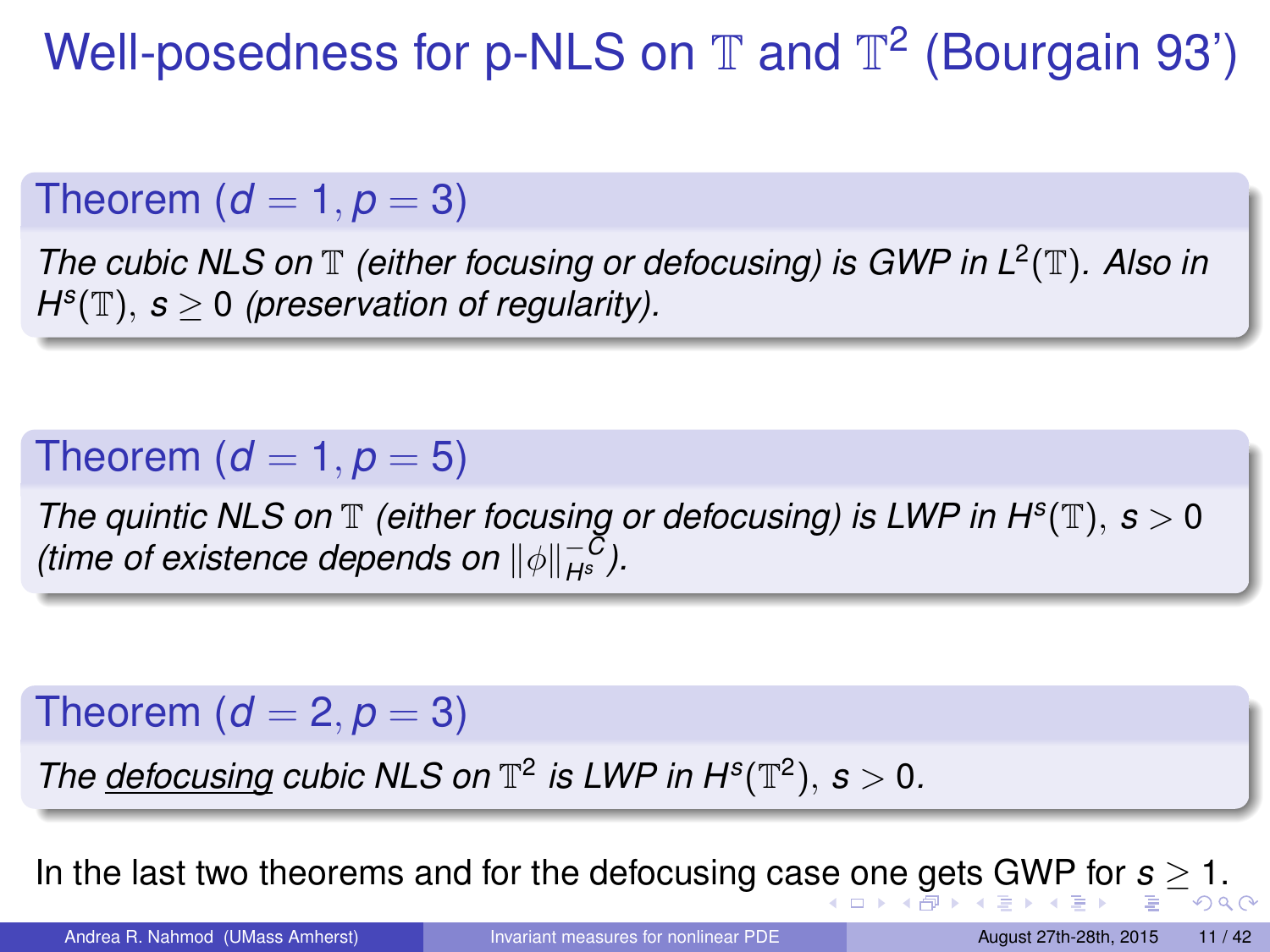# <span id="page-11-0"></span>Invariant Measures and almost sure GWP.

J. Bourgain's (90's) studied dynamics of periodic dispersive equations (NLS, KdV, mKdV, Zakharov system) through

**the introduction and use of the Gibbs measure derived from the PDE** viewed as an infinite dimensional Hamiltonian system.

Global in time existence was studied in the almost sure sense in rather low regularity regimes via the *existence and invariance* of the associated Gibbs measure (cf. Lebowitz, Rose and Speer's and Zhidkov's works).

Let  $\mu$  be a probability measure on the space of initial data  $\mathcal{H}^{s}$ .

#### Informal Definition- Almost sure global well-posedness

There exists Σ  $\subset$   $\mathcal{H}^s$ , with  $\mu(\Sigma) = 1$  and such that for any  $\mu_0 \in \Sigma$  the IVP with data  $u_0$  is globally wellposed.

In other words, well posedness in the support of the measure, supp  $\mu \subset \mathcal{H}^s$ and hence almost surely in  $\mathcal{H}^{s}$ .

Andrea R. Nahmod (UMass Amherst) [Invariant measures for nonlinear PDE](#page-0-0) August 27th-28th, 2015 12/42

 $QQ$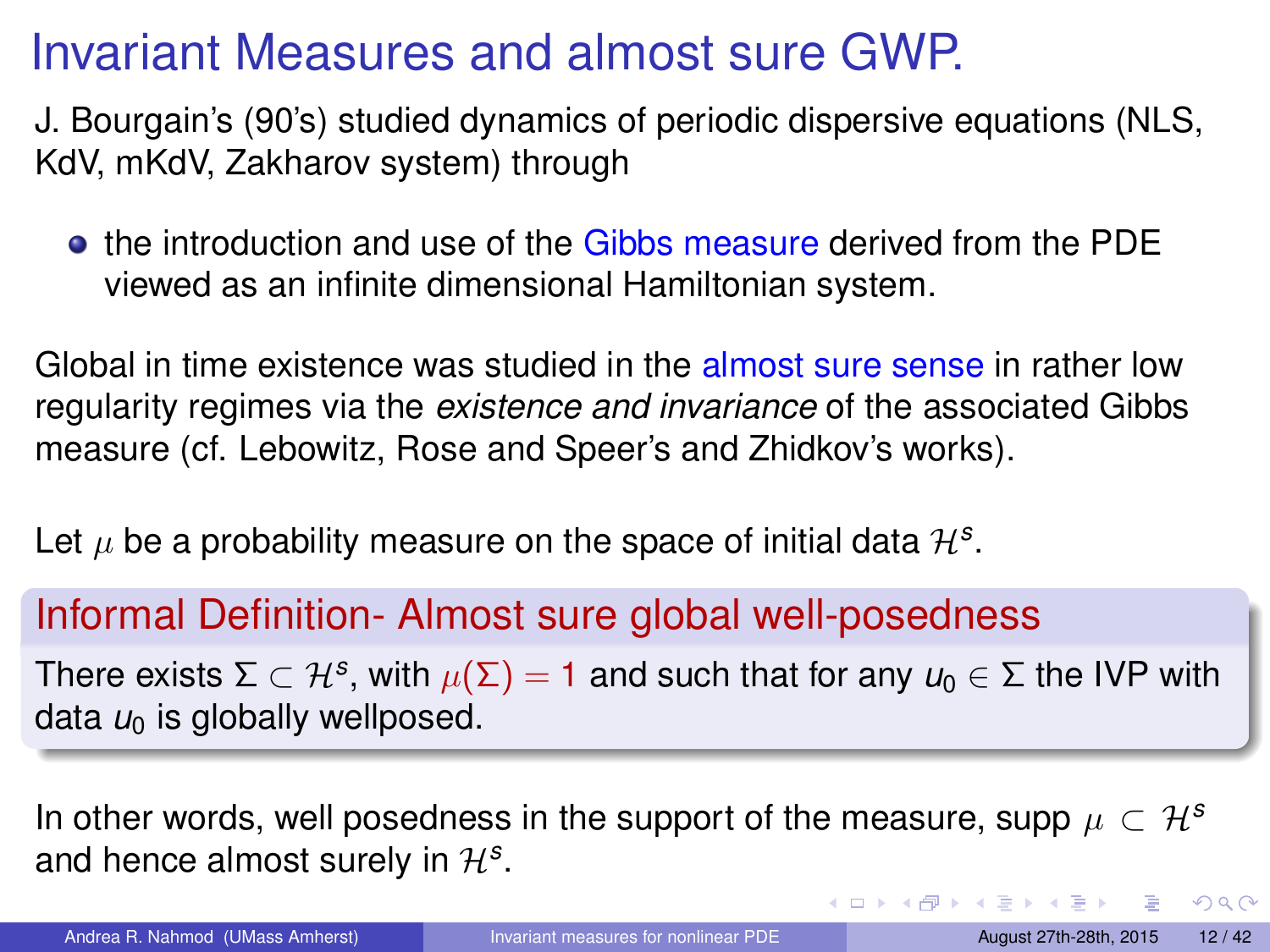- Why invariant Gibbs measures are effective in gwp?
	- **Fig. 2** The **invariance** of the Gibbs measure, just like the usual conserved quantities, can be used to **control the growth in time** of those solutions in its support and **extend the local in time solutions to global ones** almost surely.
	- In some cases, failure to show global existence might come from certain 'exceptional' initial data set, and the virtue of the Gibbs measure lies in that it would not see 'exceptional sets' of initial data (capturing 'generic behaviour'.)
	- Invariant measures for infinite dimensional Hamiltonian system are also important in their own right. Given an invariant measure, we can view the system on phase space as a dynamical system with a measure preserving transformation  $\Phi$ =solution map  $u_0(\cdot) \longrightarrow u(1, \cdot)$  for which the **Poincaré recurrence theorem** follows. A very interesting but quite hard question is whether one can prove the **ergodicity** of the (nonlinear) system?

 $QQ$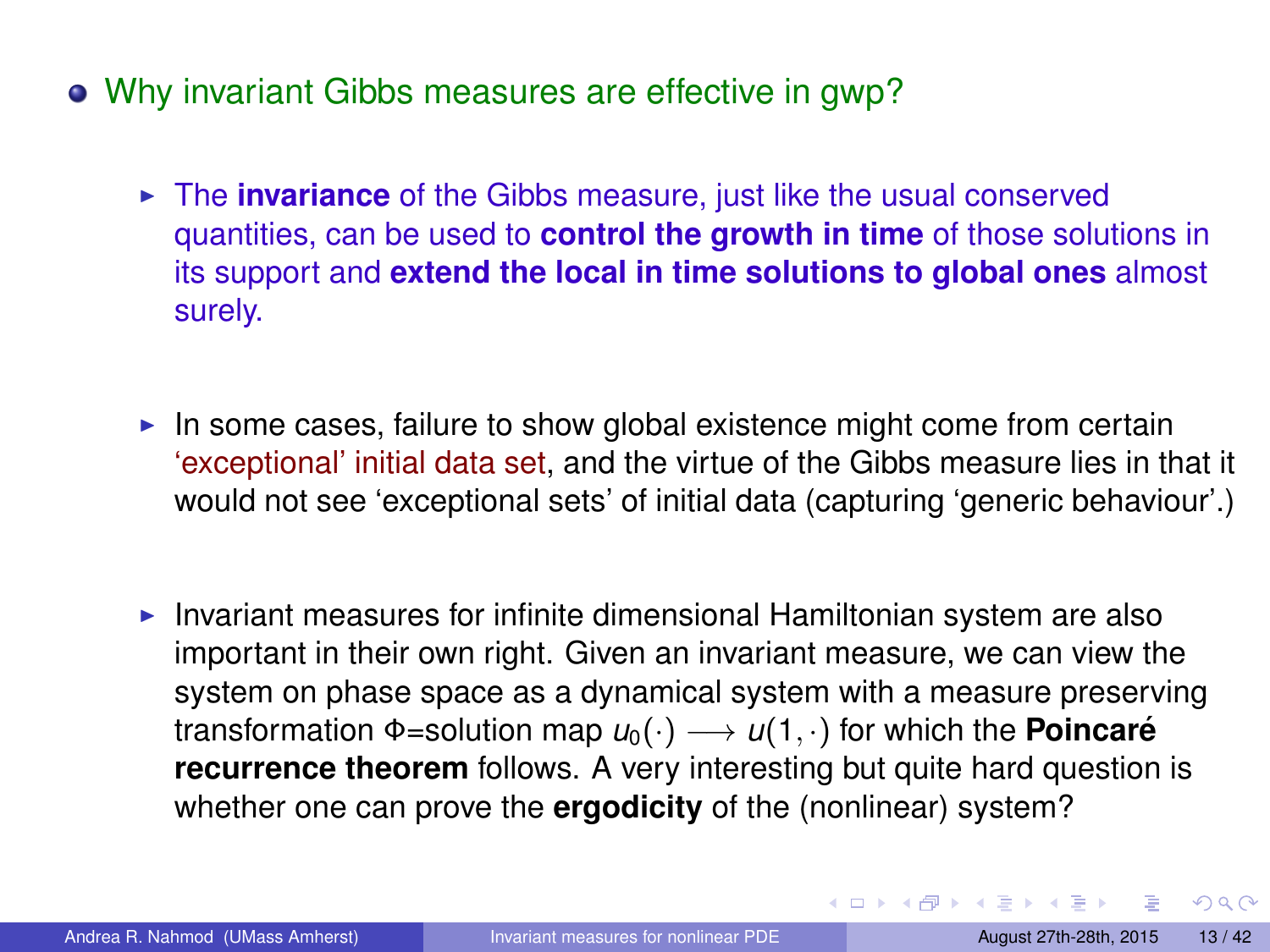#### What are the limitations of this approach to gwp ?

- $\blacktriangleright$  The difficulty lies in the actual construction of the associated Gibbs or weighted Wiener measures and in showing both, its invariance under the flow and the almost sure global well-posedness.
- $\blacktriangleright$  Measures are easier to construct on bounded domains ( $\mathbb{T}^d$ , the ball, compact Riemannian manifolds, etc.)
	- For existence of invariant measures on  $\mathbb R$  see Bourgain 00' (NLS); McKean-Vaninsky 95' (NLW). Also Burq-Thomann-Tzvetkov 10' and Y. Deng (11') (NLS with potential 1D and 2D radial resp.), S. Xu 14' (3D radial NLW).
- ▶ Not available in higher dimensions (no symmetry assumptions on **manifold).**

**The standard construction is not normalizable and the support would live in very rough spaces (estimates are not available).**

If the PDF is not Hamiltonian? Not clear....

 $QQ$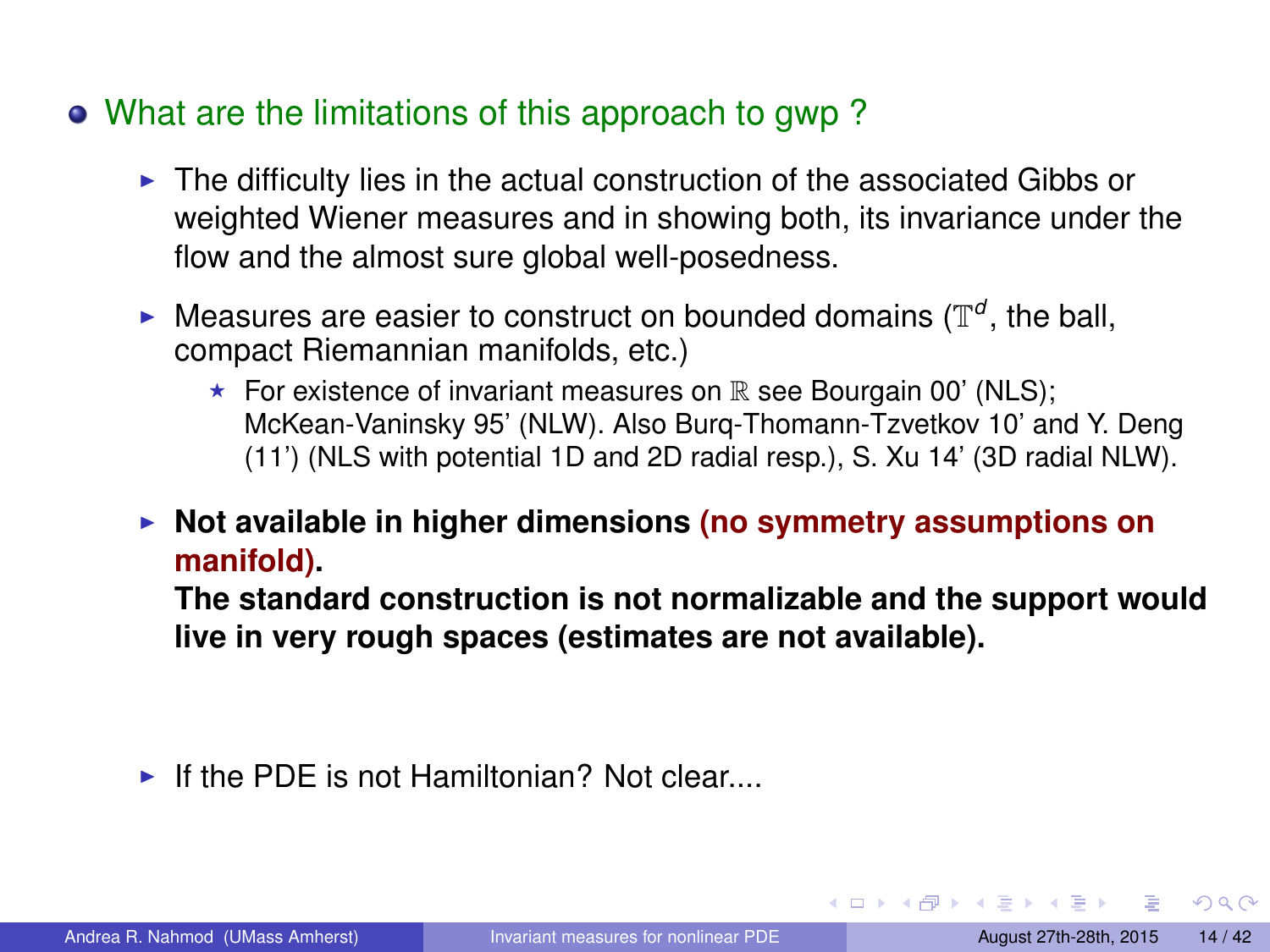After Bourgain's work in 94-96', the approach to a.s GWP via invariant measures was re-taken again in 07-08' (Tzvetkov, Burq-Tzvetkov, T. Oh). Lots of activity:

- Schrödinger Equations: Bourgain, Tzvetkov, Thomann, Thomann-Tzvetkov, A.N.-Oh-Rey-Bellet-Staffilani, A.N.-Rey-Bellet-Sheffield-Staffilani, Burq-Thomann-Tzevtkov, Y. Deng, Burq-Lebeau, Bourgain-Bulut,
- NLW and NLKG Equations: Burg-Tzvetkov, de Suzzoni, Bourgain-Bulut, S. Xu
- **e** gKdV Equations: Bourgain, Oh-Quastel-Valko, T. Oh, Richards ( cf. also Quastel-Valko, Cambronero-McKean)
- **Benjamin-Ono Equations: Y. Deng, Tzvetkov-Visciglia. and Y.** Deng-Tzvetkov-Visciglia.
- Others . . .

Andrea R. Nahmod (UMass Amherst) [Invariant measures for nonlinear PDE](#page-0-0) August 27th-28th, 2015 15/42

 $\Omega$ 

イロメ イ母メ イヨメ イヨメ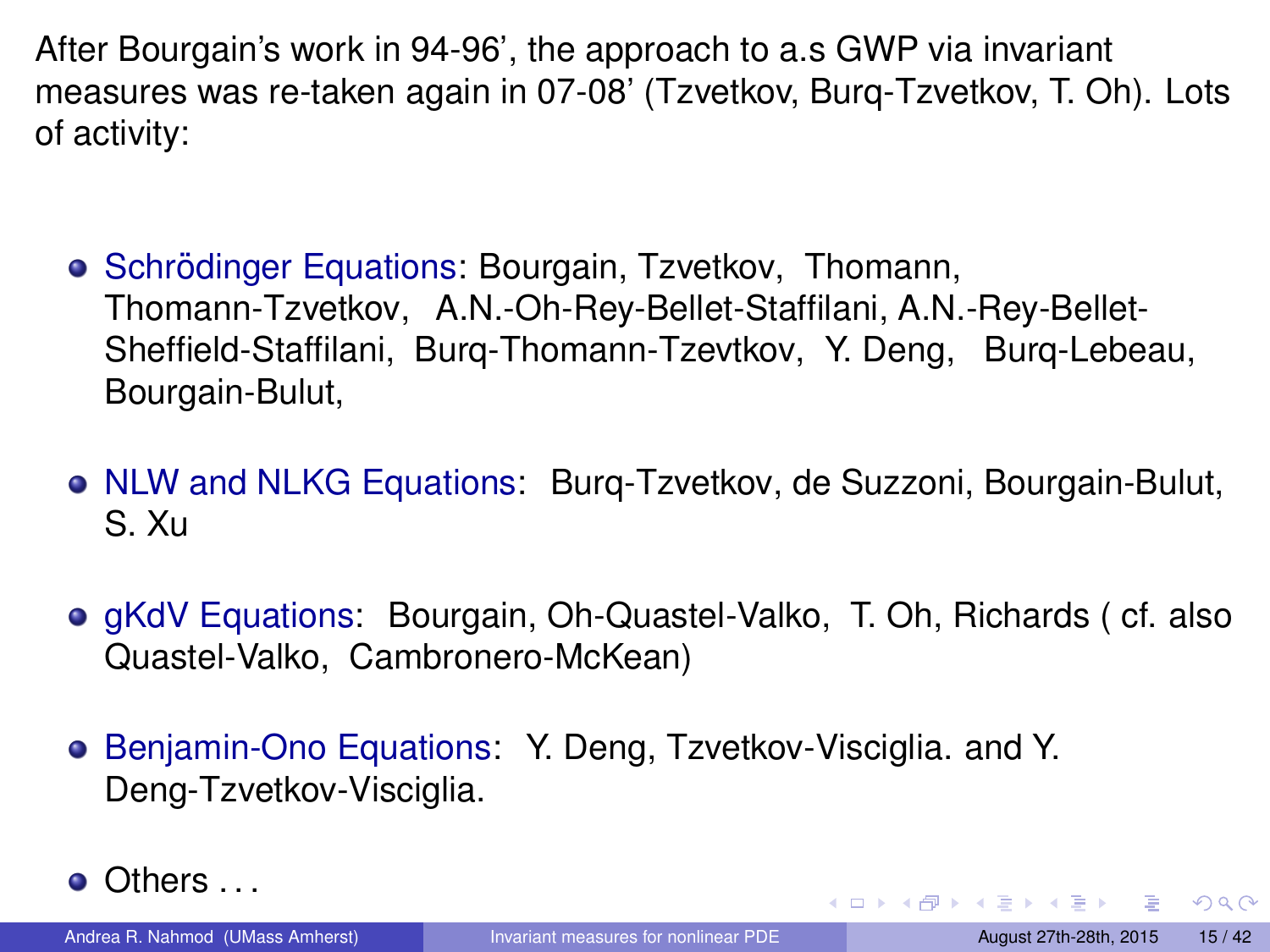## The 5-NLS on  $T$ : invariant Gibbs measure and a.s gwp

(NLS) 
$$
\begin{cases} iu_t + \Delta u = \pm |u|^4 u, \\ u(0, x) = \phi(x) \in H^s, \quad x \in \mathbb{T}, \end{cases}
$$

We will be particularly interested in the focusing case when the construction of the measure as a weighted Wiener measure is more delicate ( [LRS, B]).

Before getting down to the details we review some basic facts.

 $\Omega$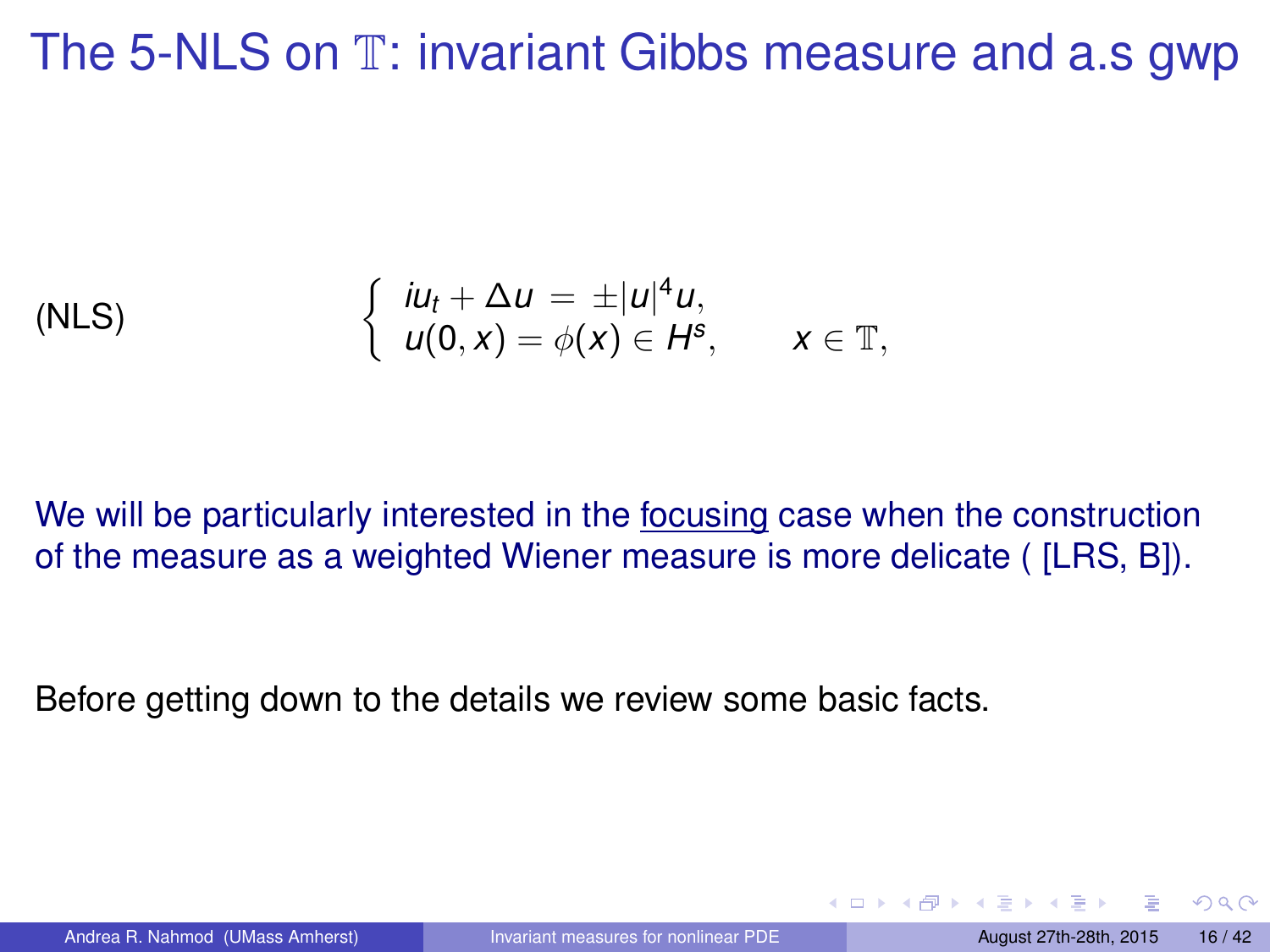## Gaussian measures in Hilbert spaces

Let *H*, *real* separable Hilbert space

- $B: H \rightarrow H$ , linear, positive, self-adjoint operator
- {*en*}<sup>∞</sup> *n*=1 , eigenvectors of *B* forming an O.N. basis of *H*
- $\{\lambda_n\}_{n=1}^{\infty}$ , corresponding eigenvalues

Define

$$
\rho_N(M) = (2\pi)^{-\frac{N}{2}} \Big(\prod_{n=1}^N \lambda_n^{-\frac{1}{2}}\Big) \int_F e^{-\frac{1}{2}\sum_{n=1}^N \lambda_n^{-1}x_n^2} \prod_{n=1}^N dx_n
$$

where  $M$  is a cylindrical set in  $H$ : i.e. there exists  $N$  and a Borel set  $F$  in  $\mathbb{R}^N$ **s.t.**  $\{M = \{x \in H : (x_1, \cdots, x_N) \in F\},\}$  $x_n := \langle x, e_n \rangle_H = \textsf{n-th}$  coordinate of *x*.

i.e.  $\rho_N$  is a Gaussian measure on  $E_N = \text{span}\{e_1, \dots, e_N\}$ .

Note  $A := \{ M : M \subset H \text{ is cylindrical } \}$  then A is a field.

 $\Omega$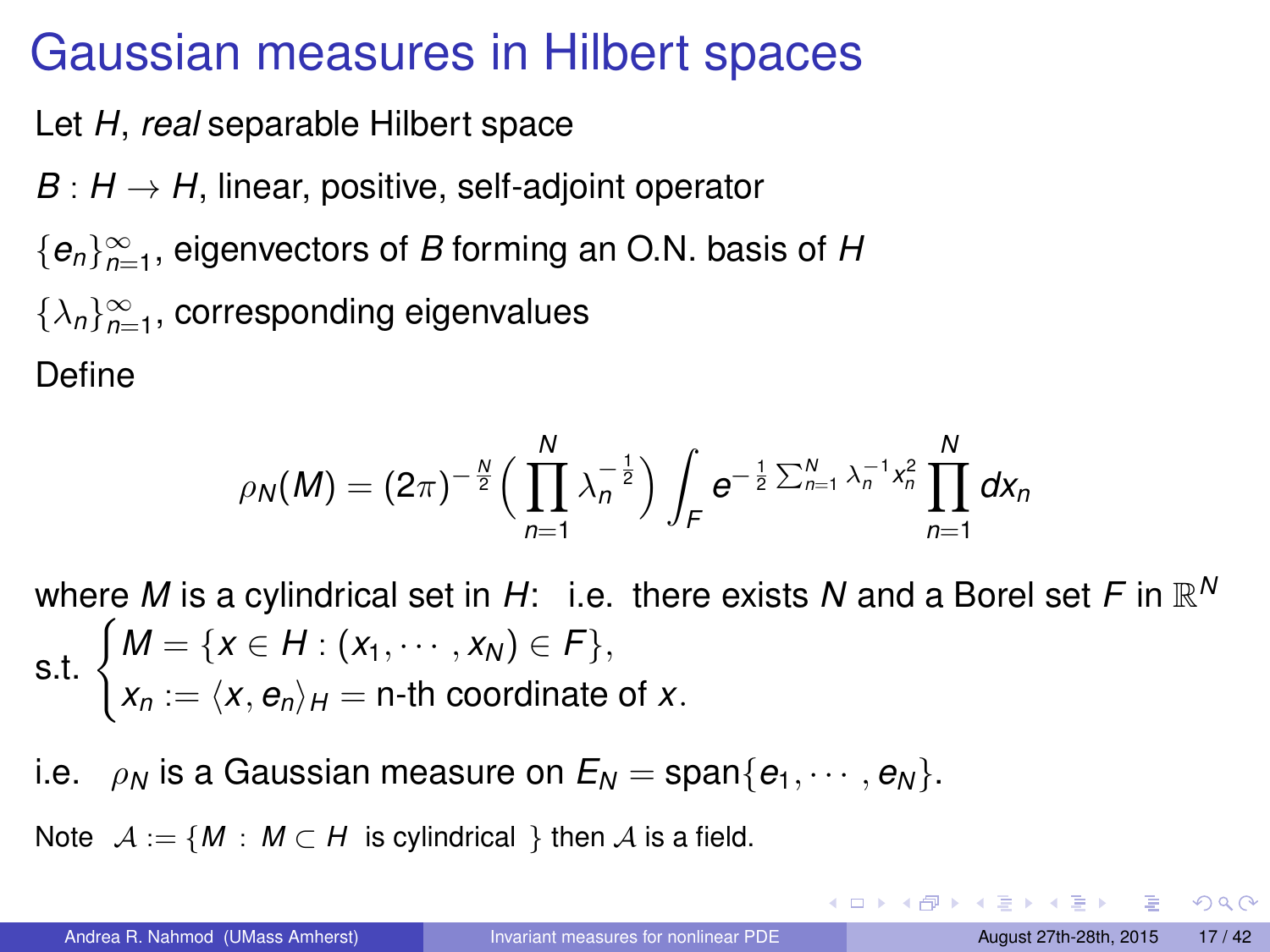Define  $\rho$  on  $H$  by  $\rho \big|_{E_N} = \rho_N$ .

#### Facts

(1)  $\rho$  is countably additive on A if and only if *B* is of trace class, i.e.

$$
\sum \lambda_n < \infty.
$$

(2)  $\rho_N \rightharpoonup \rho$  as  $N \rightarrow \infty$ .

Also if (1) holds, the minimal  $\sigma$ -field M containing A is the Borel  $\sigma$ -field on H.

### Remark

*We will see that in fact in many instances in PDE we need to realize this measure as a measure supported on a suitable Banach space. This needs some extra work but it is possible by relying on L. Gross 65' and H. Kuo 75' theory of abstract Wiener spaces. More later!*

 $QQ$ 

イロト イ母 トイヨ トイヨ トー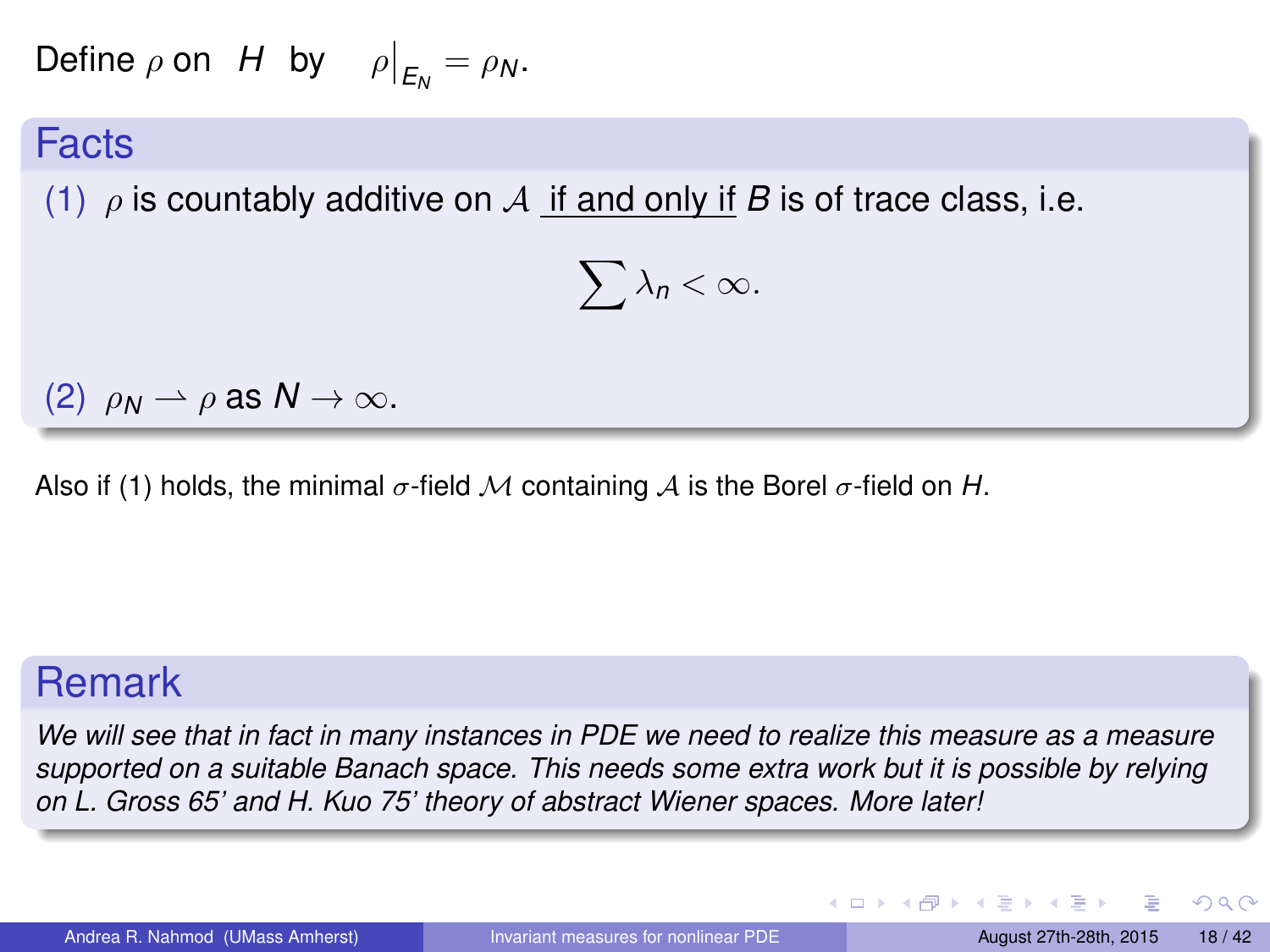# A concrete example on  $H^s(\mathbb{T}^d)$

Consider

$$
d\rho_N = Z_N^{-1} \exp\Big(-\frac{1}{2}\sum_{|n|\leq N} (1+|n|^2)|\widehat{\phi}_n|^2\Big) \prod_{|n|\leq N} da_n db_n
$$

where  $\hat{\phi}_n = a_n + ib_n$ . We may view  $\rho_{\bm N}$  as an induced probability measure on  $\mathbb{C}^{2{\bm N}+1} \equiv \mathbb{R}^{4{\bm N}+2}$  under the map

$$
\omega\longmapsto \left\{\frac{g_n(\omega)}{\sqrt{1+|n|^2}}\right\}_{|n|\leq N}.
$$

where  ${g_n(\omega)}_{|n| are i.i.d complex Gaussian random variables (centered)$ on a probability space (Ω, F, *P*).

**Question:** As  $N \to \infty$  where does  $\rho$ , the (weak) limit of  $\rho_N$  make sense as **a countably additive probability measure?**

KET KULA KET KET KURA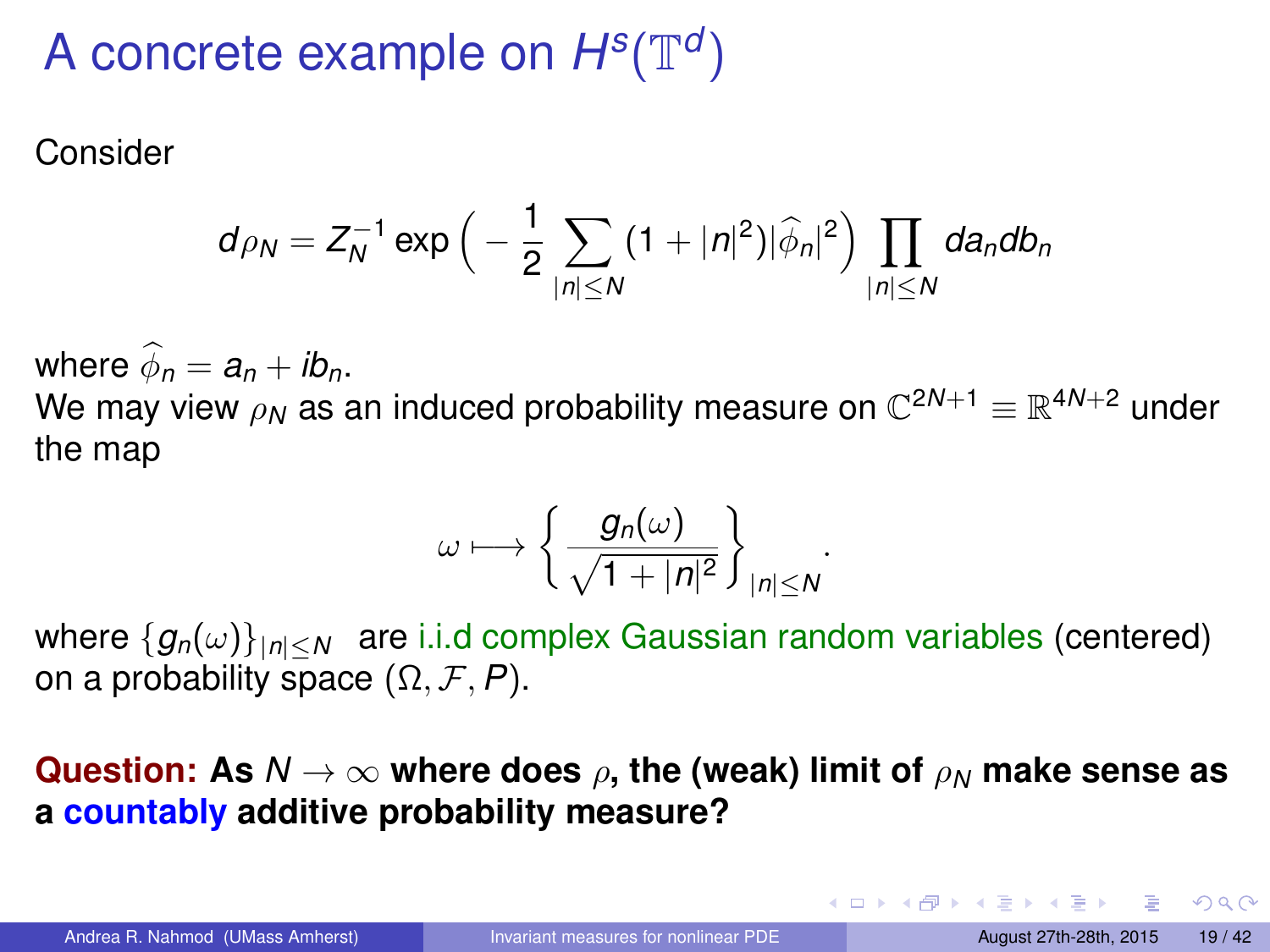Consider the operator  $B_s := (1-\Delta)^{s-1}$  on  $\mathbb{T}^d$  then

$$
\sum_{n\in\mathbb{Z}^d}(1+|n|^2)|\widehat{\phi}_n|^2=\langle\phi,\phi\rangle_{H^1}=\langle B_s^{-1}\phi,\phi\rangle_{H^s}.
$$

The operator  $B_s: H^s \to H^s$  has eigenvalues  $\{(1+|n|^2)^{(s-1)}\}_{n \in \mathbb{Z}^d}.$ 

Their eigenvectors  $\{(1+|n|^2)^{-s/2}e^{in\cdot x}\}_{n\in\mathbb{Z}^d}$  form an o.n basis of  $H^s(\mathbb{T}^d).$ 

For ρ to be *countably additive* we need *B<sup>s</sup>* to be of *trace class* which is true if and only if

$$
s<1-\frac{d}{2}
$$

- In 1D,  $\rho$  is a countably additive measure on  $H^s(\mathbb{T})$  for any  $s < 1/2$ , but **not** for  $s > 1/2$ .
- In 2D,  $\rho$  is a countably additive measure on  $H^s(\mathbb{T}^2)$  for any  $s < 0$ , but **not** for  $s > 0$ .

. . . . . .

.

0

KO KARA KE KA EKARA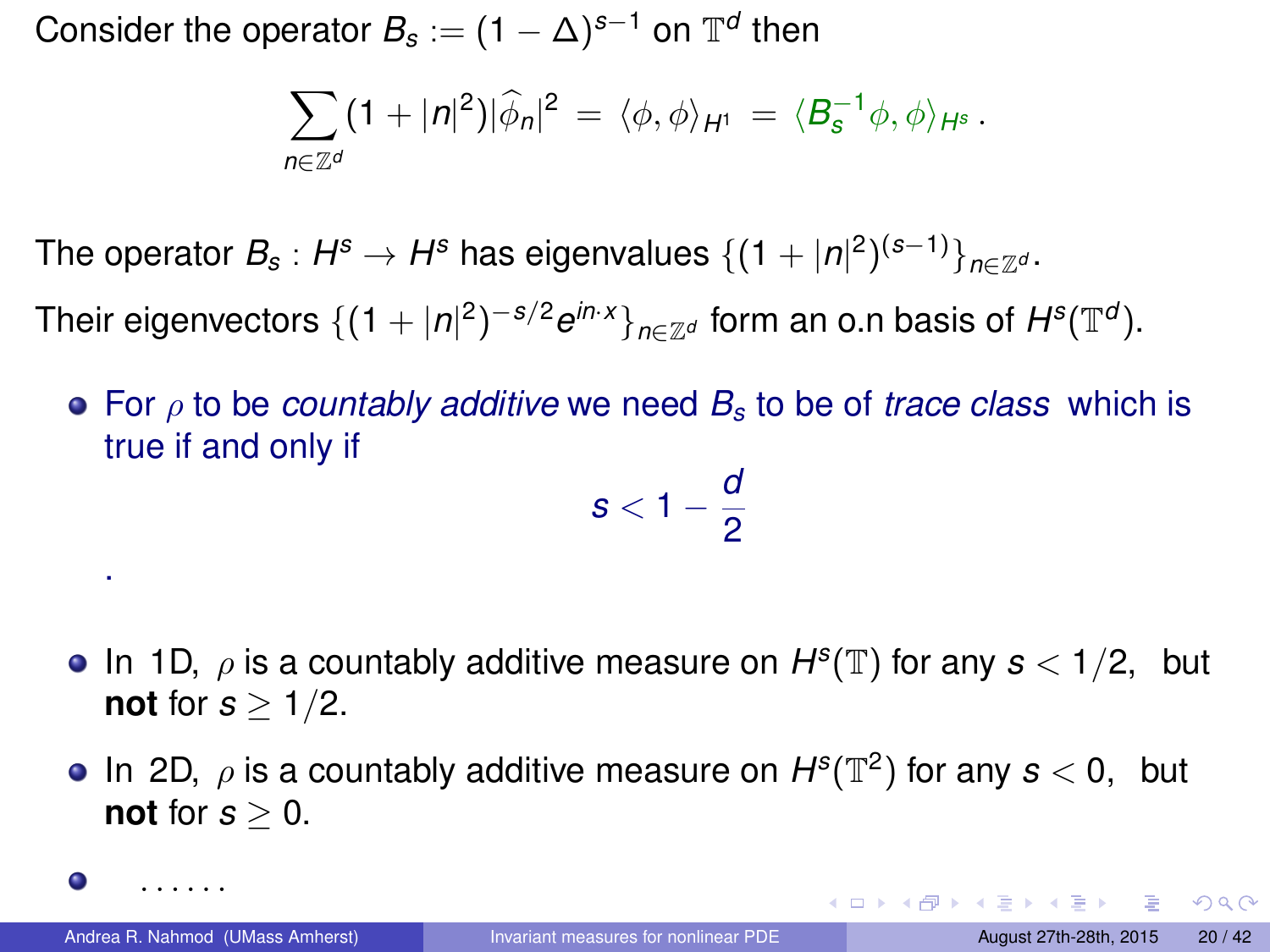$\bullet$  We also view  $\rho$  as the induced probability measure under the map

$$
\omega \mapsto \left\{ \frac{g_n(\omega)}{\sqrt{1+|n|^2}} \right\}_{n \in \mathbb{Z}^d}
$$

.

 $\bullet$   $\rho$  yields for  $\phi$  the distribution of a random (Fourier) series

$$
\phi = \phi^{\omega} = \sum_{n \in \mathbb{Z}^d} \frac{g_n}{\sqrt{1 + |n|^2}} e^{in \cdot x}.
$$

which defines almost surely a function (if  $d = 1$ ) or a distribution (when  $d\geq 2$ ) in  $H^s(\mathbb{T}^d), s < 1-\frac{d}{2}$ .  $(\widehat{\phi}_n=\frac{g_n}{\sqrt{1+\frac{d}{2}}}$  $\frac{g_n}{1+|n|^2}$  on the support of  $\rho$ .)

#### Lemma [Fernique-type tail estimate]

There exists  $C > 0$ , s.t. for all  $K$  suff. large, and  $s < 1 - \frac{d}{2}$  we have

$$
\rho\big(\{\|\phi\|_{H^s}>K\}\big)
$$

 $\Omega$ 

**K ロ ト K 伺 ト K ヨ ト K**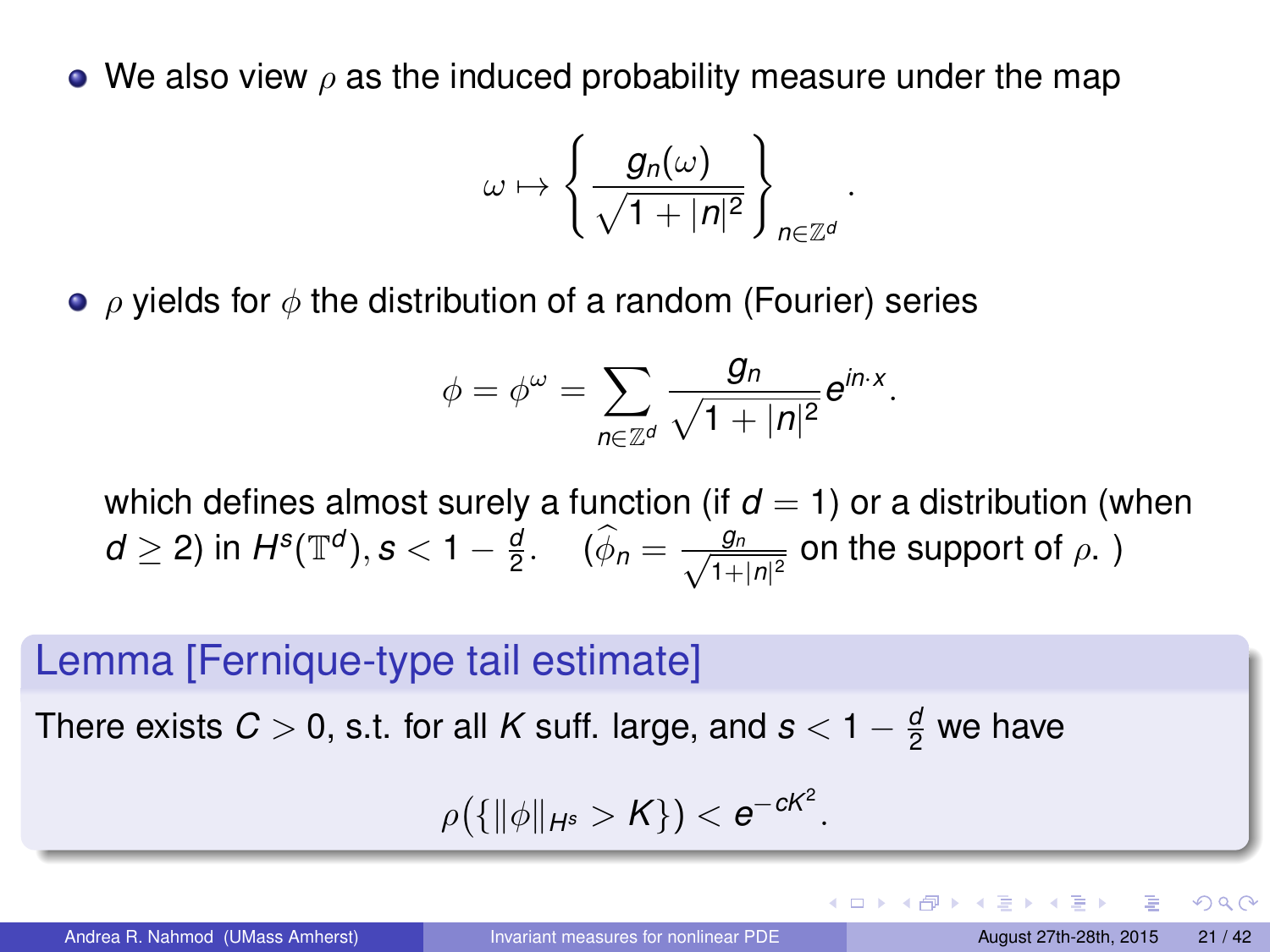## The Gibbs measure: finite dimension

Hamilton's equations of motion have the antisymmetric form

(HE) 
$$
\dot{q}_i = \frac{\partial H(p,q)}{\partial p_i}, \qquad \dot{p}_i = -\frac{\partial H(p,q)}{\partial q_i}
$$

the Hamiltonian *H*(*p*, *q*) being a first integral:

$$
\frac{dH}{dt} := \sum_i \frac{\partial H}{\partial q_i} \dot{q}_i + \frac{\partial H}{\partial p_i} \dot{p}_i = \sum_i \frac{\partial H}{\partial q_i} \frac{\partial H}{\partial p_i} + \frac{\partial H}{\partial p_i} \left( -\frac{\partial H}{\partial q_i} \right) = 0
$$

And by defining  $\pmb{y} := (q_1, \ldots, q_k, p_1, \ldots, p_k)^{\mathsf{T}} \in \mathbb{R}^{2k}$  (2 $k = d$ ) we can rewrite

$$
\frac{dy}{dt} = J \nabla H(y), \qquad J = \left[ \begin{array}{cc} 0 & I \\ -I & 0 \end{array} \right]
$$

 $QQQ$ 

イロメ イ母メ イヨメ イヨメ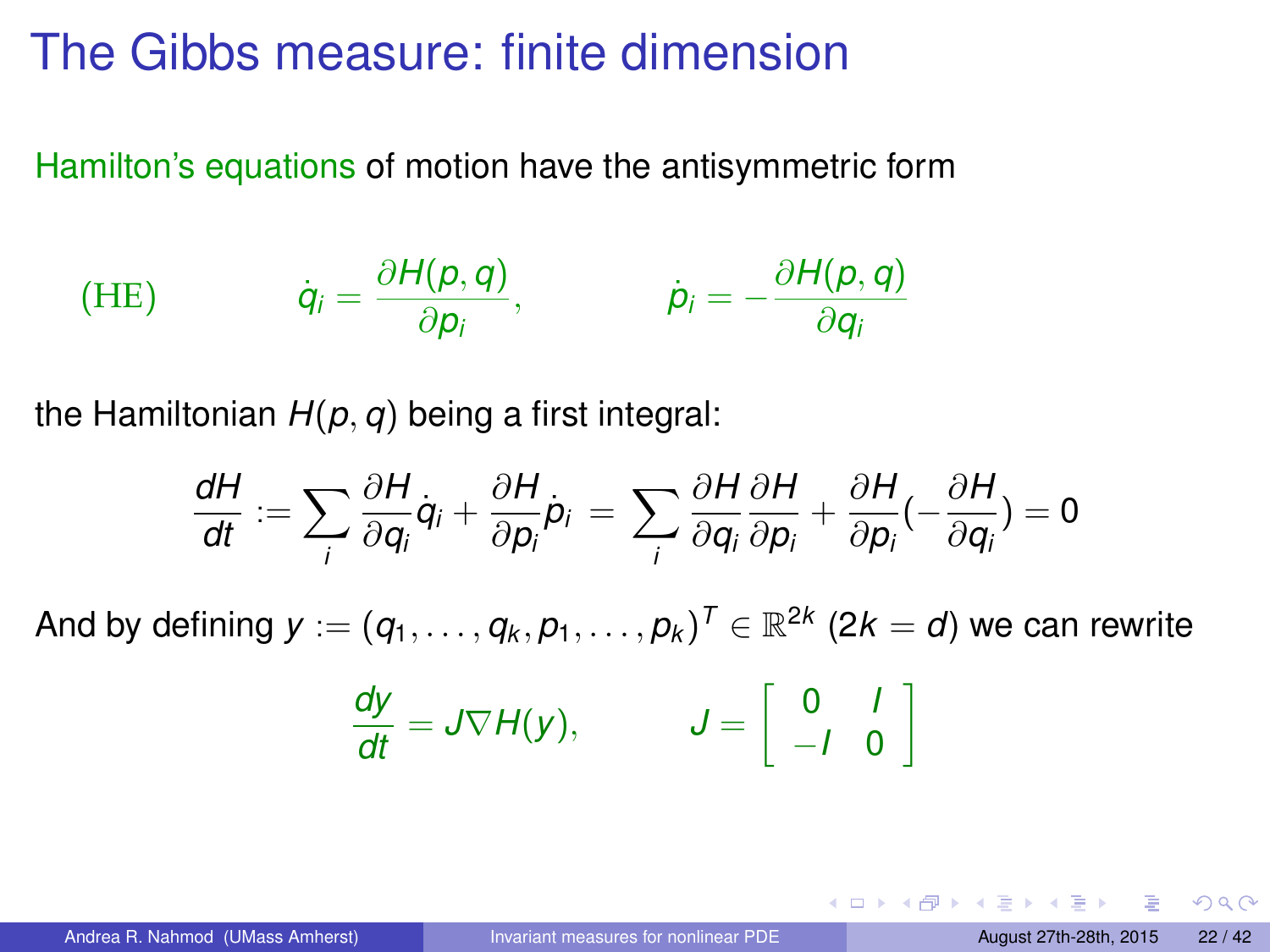**Liouville's Theorem:** Let a vector field  $f : \mathbb{R}^d \to \mathbb{R}^d$  be divergence free then the flow map Φ*<sup>t</sup>* of a system is a volume preserving map (for all t). The flow map satisfies:

$$
\frac{d}{dt}\Phi_t(y) = f(\Phi_t(y)).
$$

In particular if *f* is associated to a Hamiltonian system then automatically  $div f = 0$ . Indeed

$$
\text{div } f = \frac{\partial}{\partial q_1} \frac{\partial H}{\partial p_1} + \frac{\partial}{\partial q_2} \frac{\partial H}{\partial p_2} + \dots + \frac{\partial}{\partial q_k} \frac{\partial H}{\partial p_k} - \frac{\partial}{\partial p_1} \frac{\partial H}{\partial q_1} - \frac{\partial}{\partial p_2} \frac{\partial H}{\partial q_2} - \dots + \frac{\partial}{\partial p_k} \frac{\partial H}{\partial q_k} = 0
$$

by equality of mixed partial derivatives.

The Lebesgue measure on  $\mathbb{R}^{2k}$  is invariant under the Hamiltonian flow (HE). Consequently from conservation of Hamiltonian *H* the Gibbs measures,

$$
d\mu := e^{-\beta H(p,q)} \prod_{i=1}^d dp_i dq_i
$$

with  $\beta > 0$  are invariant under the flow of (HE); ie. for  $A \subset \mathbb{R}^d,$ 

$$
\mu(\Phi_t(p_0,q_0)\in A)=\mu((p_0,q_0)\in A)
$$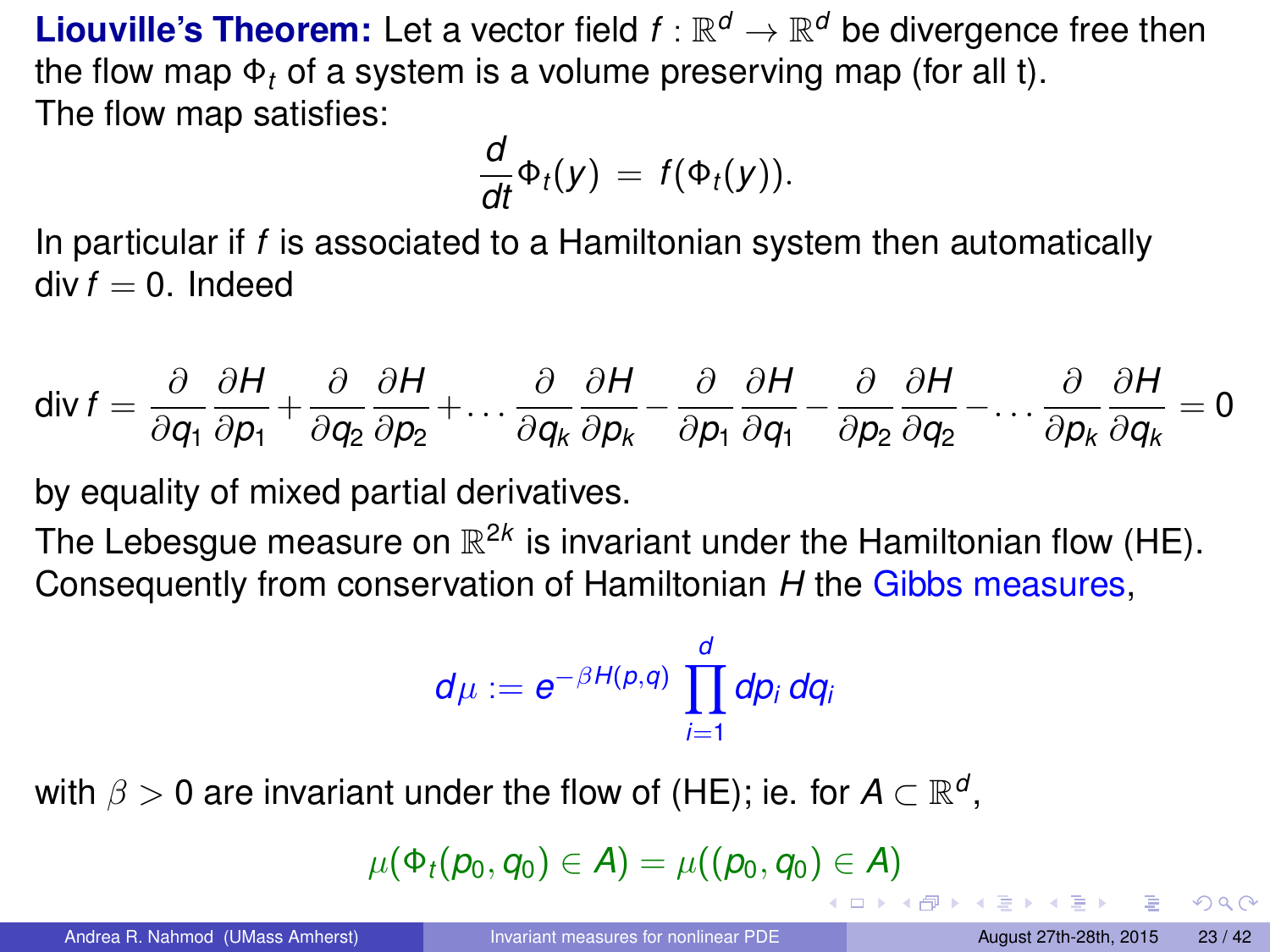# Infinite Dimension Hamiltonian PDEs

Consider the focusing p-NLS on  $\mathbb T$  for  $p < 5$ 

 $\int u(t) + u_{xx} + |u|^{p-1}u = 0$ 

with Hamiltonian

$$
H(u) := \frac{1}{2} \int |u_x|^2 - \frac{1}{p+1} \int |u|^{p+1} = \frac{1}{2} \int |u_x|^2 - \mathcal{N}(u).
$$

• Think of *u*(*t*) as the infinite dimension vector given by its Fourier coefficients  $(a_n(t) + ib_n(t))_{n \in \mathbb{Z}}$ . The equation above becomes an infinite dimension Hamiltonian system for the vector  $(a_n(t), b_n(t))_{n \in \mathbb{Z}}$ .

• Lebowitz, Rose and Speer (1988) considered the Gibbs measure *formally* given by

$$
d\mu = Z^{-1} \exp(-\beta H(u)) \prod_{x \in \mathbb{T}} du(x)'
$$

and showed that  $\mu$  is a well-defined probability measure on  $H^s(\mathbb{T}),$   $s<\frac{1}{2}$ <u>but not</u> for  $s = \frac{1}{2}$ .

 $QQQ$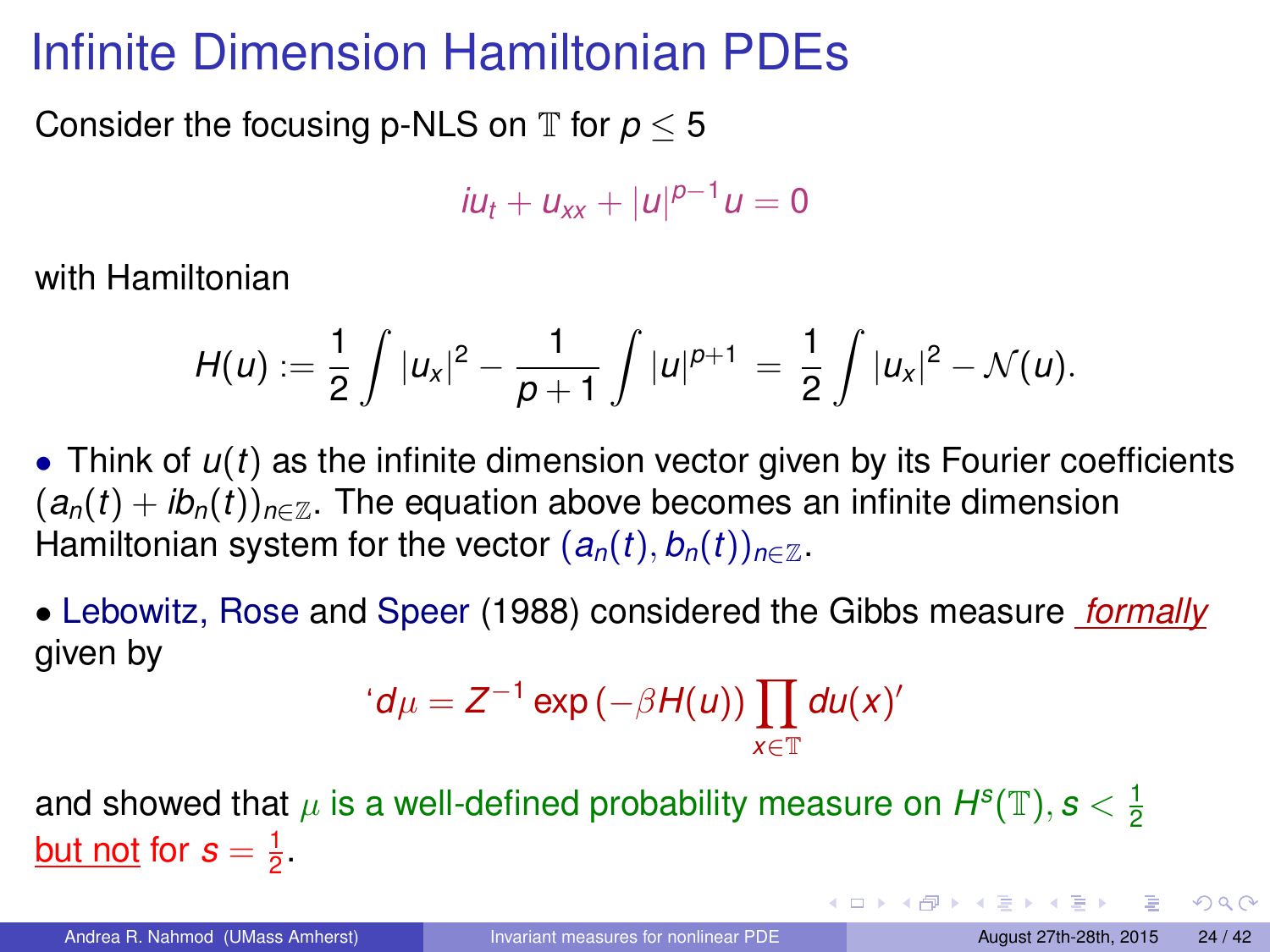- The definition of  $\mu$  above although suggestive is a purely formal expression:
	- $\blacktriangleright$  It is impossible to define the Lebesgue measure as a countably additive measure on an infinite-dimensional space.
	- ► Moreover as it'll turn out,  $\int |u_x|^2 = \infty$ ,  $\mu$ -almost surely.
	- $\blacktriangleright$  In fact all three factors are infinite.
- The result only holds with an  $L^2$ -cutoff  $\chi_{\|u\|_{L^2}\leq B}$  (needed to normalize the measure) where:
	- If  $p < 5$  any  $B > 0$  works.
	- If  $p = 5$  need suff. small  $B > 0$ .
- Recall the *L* <sup>2</sup> norm is conserved.

 $QQQ$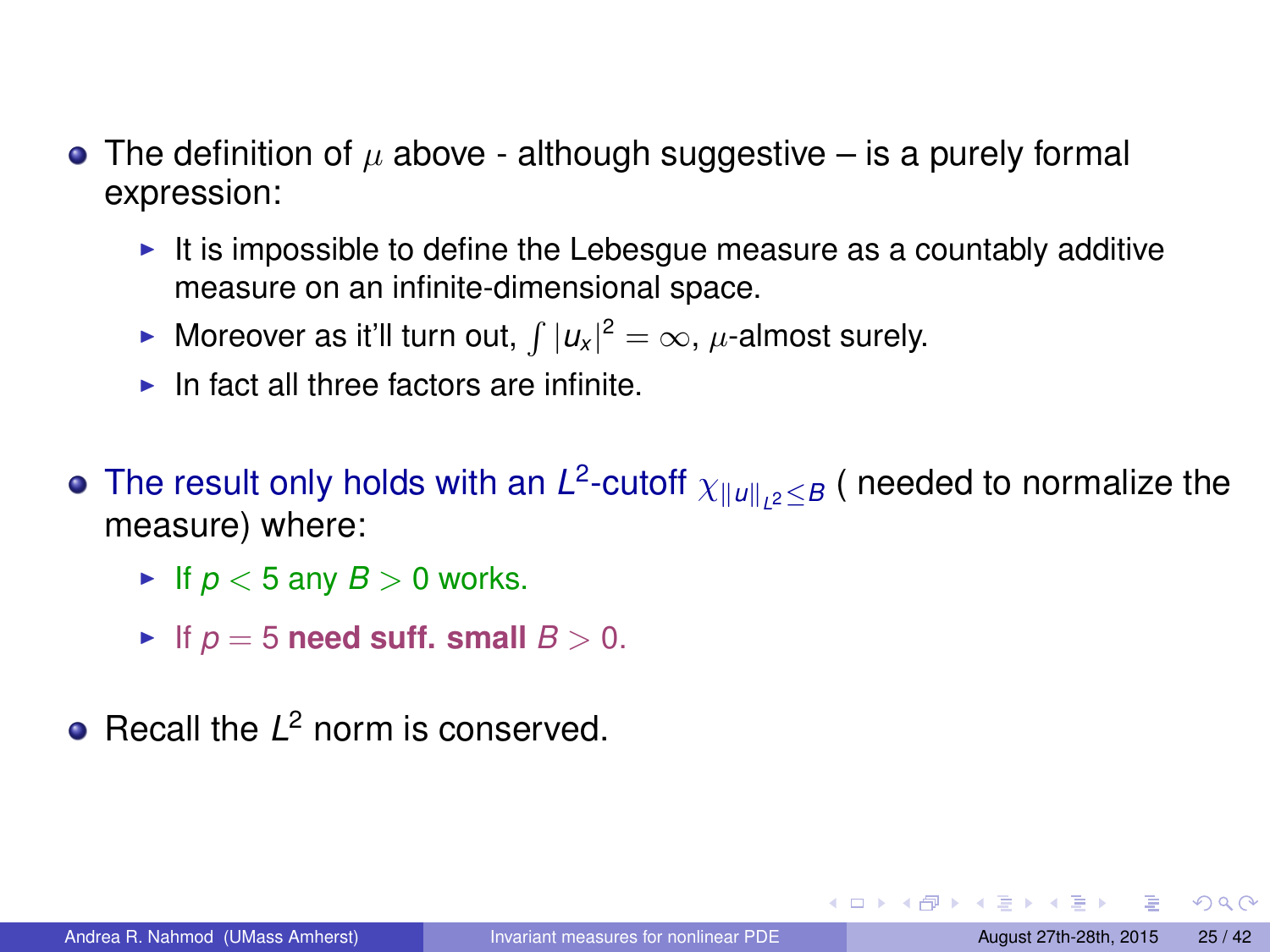# Invariance of  $\mu$

• Bourgain (96') showed the almost sure global well-posedness and the **invariance** of the Gibbs measure  $\mu$ 

If Φ(*t*) denotes the flow map associated to our nonlinear Hamiltonian PDE. Suppose  $\Phi(t)$  is defined for all  $t \in \mathbb{R}$ ,  $\mu$  almost surely.

We say  $\mu$  is invariant if for all  $f \in L^1(\mathcal{H}, \mu)$  and all  $t \in \mathbb{R}$ ,

$$
\int f(\Phi(t)(\phi)) \mu(d\phi) = \int f(\phi) \mu(d\phi).
$$

In short,

$$
\mu(\Phi(-t)(A)) = \mu(A) \quad \text{for all } t
$$

and all measurable sets *A* in H.

つひひ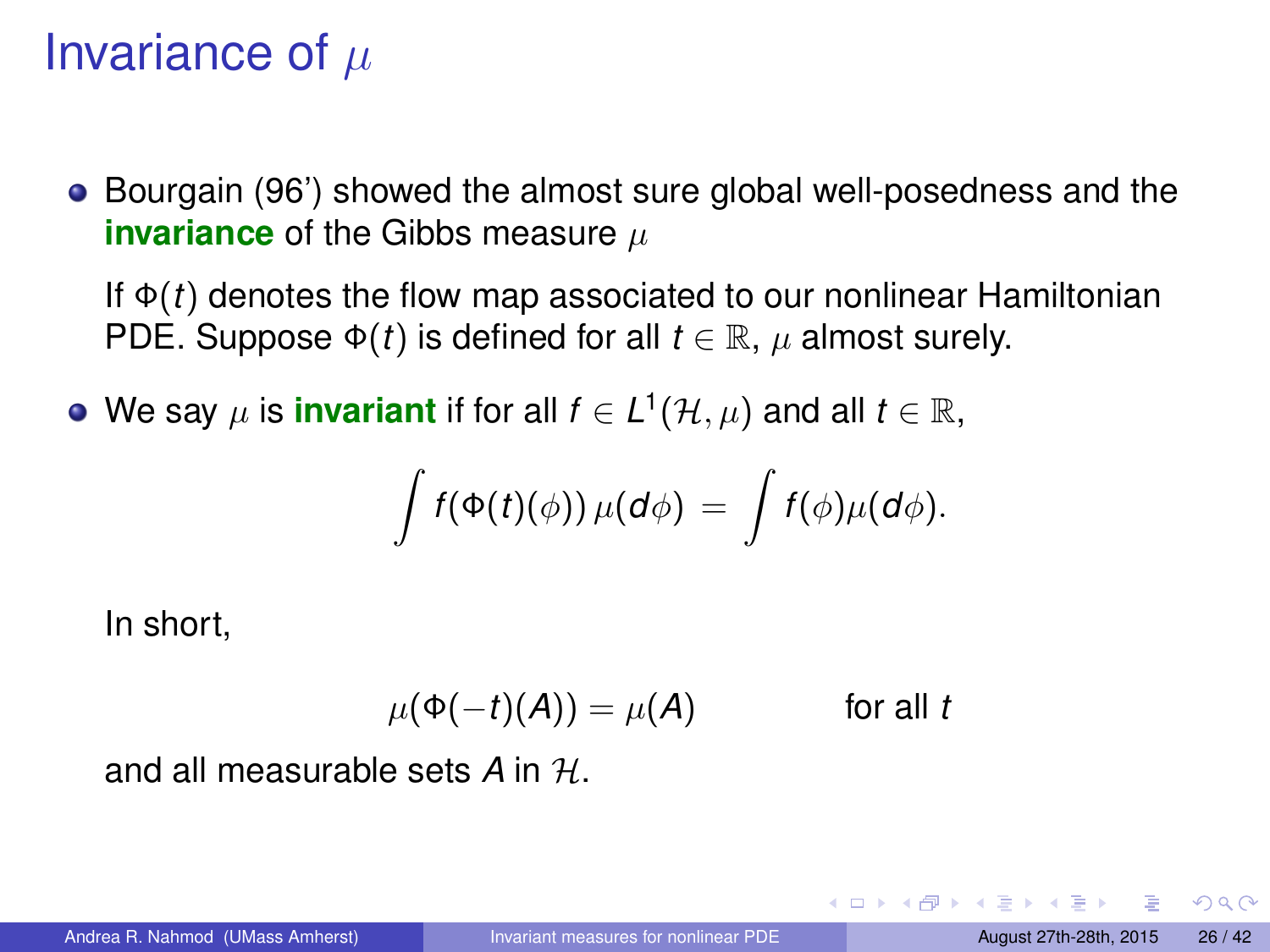## How is  $\mu$  defined? Idea.

One uses a Gaussian measure as reference measure.

Then the weighted measure  $\mu$  is constructed in two steps:

**•** First one constructs a Gaussian measure  $\rho$  as the limit of the finite-dimensional measures on R <sup>4</sup>*N*+<sup>2</sup> given by

$$
d_{\rho_N}=Z_N^{-1}\exp\Big(-\frac{\beta}{2}\sum_{|n|\leq N}(1+|n|^2)|\widehat{u}_n|^2\Big)\prod_{|n|\leq N}da_ndb_n
$$

where  $\hat{u}_n = a_n + ib_n$ .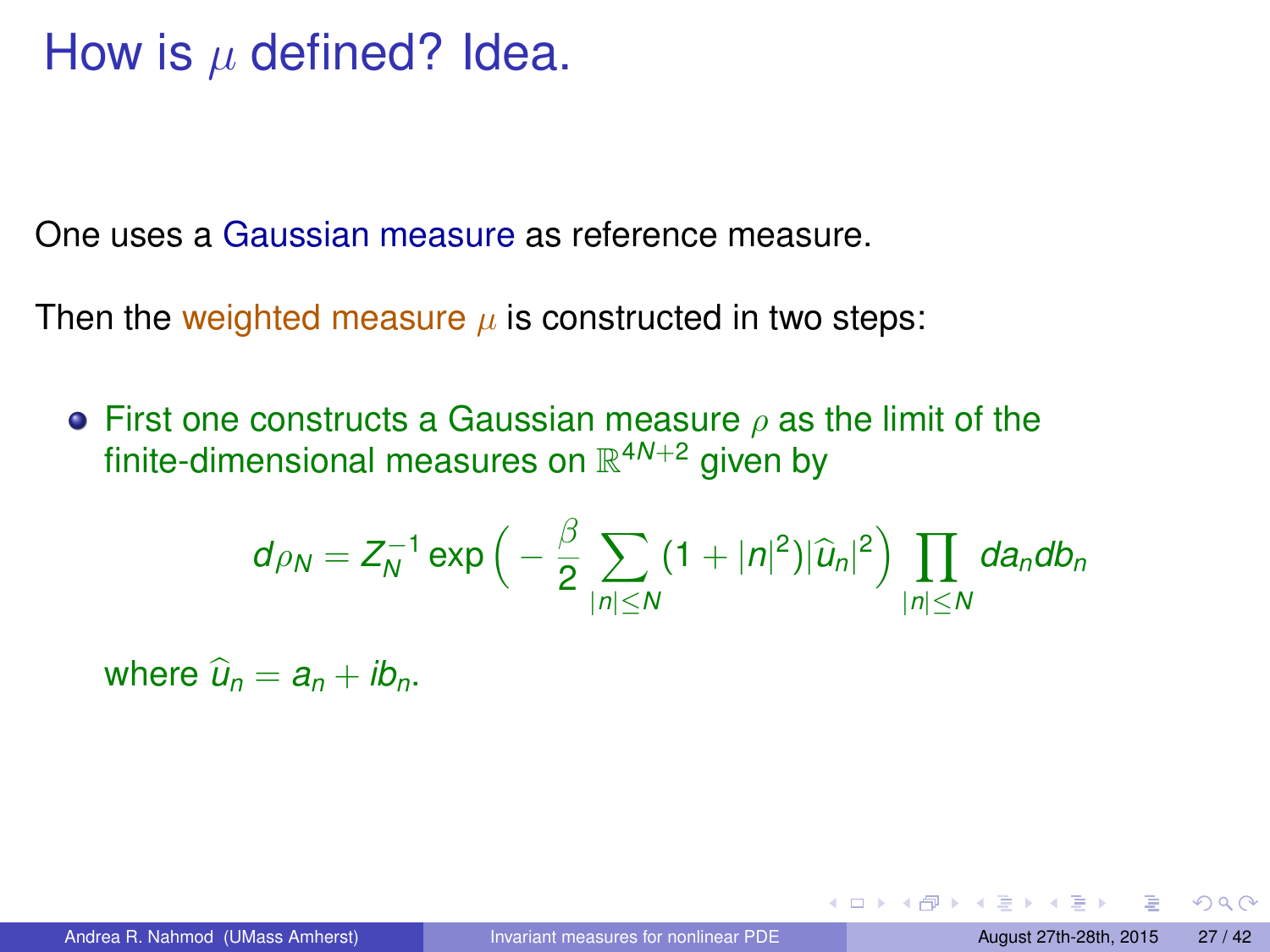• Once  $\rho$  has been constructed one constructs  $\mu$  as a measure which is **absolutely continuous** with respect to ρ and whose Radon-Nikodym derivative is

$$
\frac{d\mu}{d\rho} = R(v) := \tilde{Z}^{-1} \chi_{\{||v||^2_L \leq B\}} e^{\frac{\beta}{2} \mathcal{N}(v)}
$$

where  $\mathcal{N}(v)$  is the potential energy.

For this measure to be normalizable one needs the *L* <sup>2</sup> cutoff.

For different constants  $\beta > 0$ , the measures will all be invariant and are all mutually singular.

• 
$$
\frac{1}{\beta}
$$
 = temperature in statistical physics.

• We fix  $\beta = 1$  (no role).

つひひ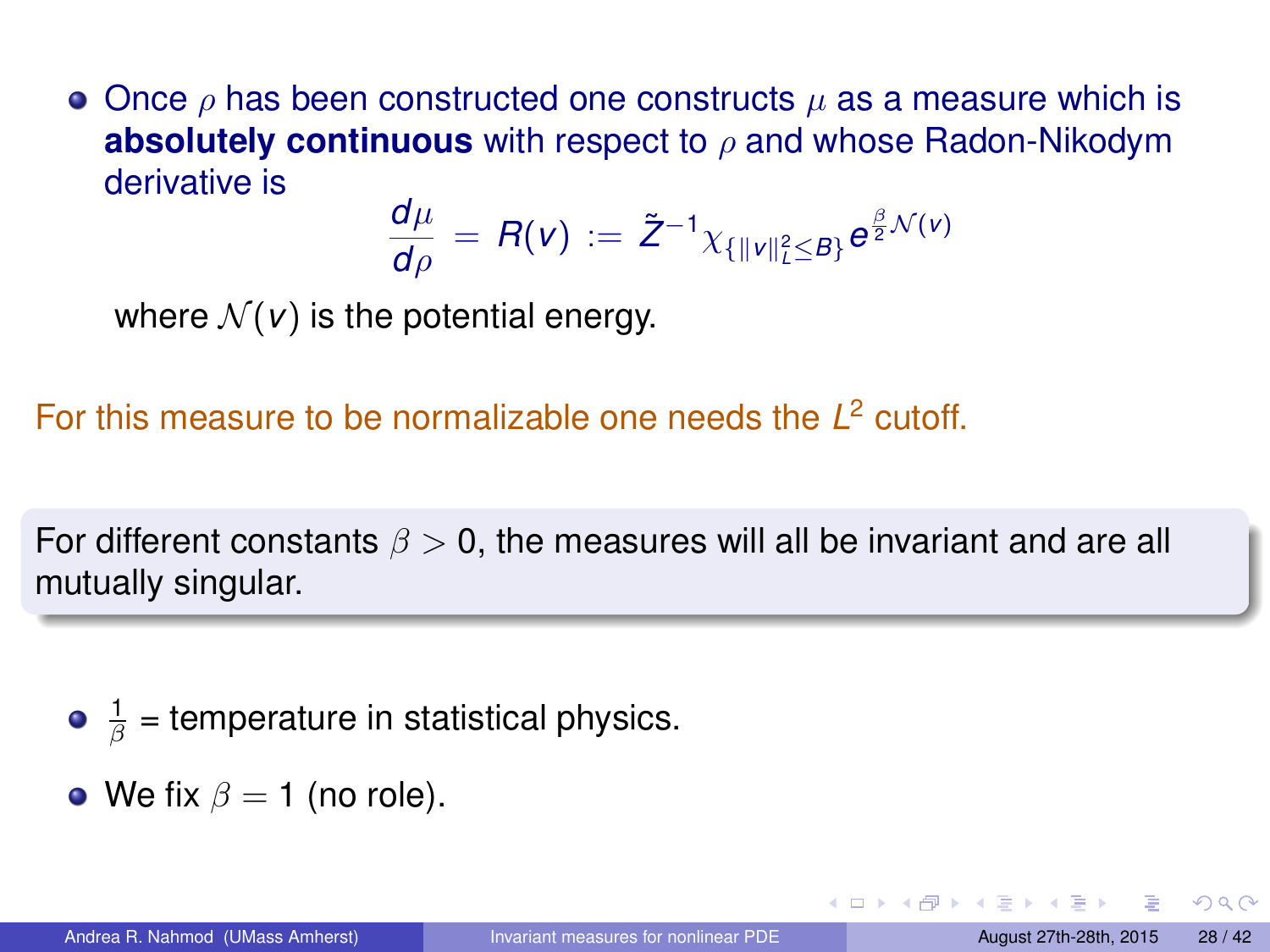# The details for focusing 5-NLS on T

Let us denote by  $\mathcal{H} = H^s(\mathbb{T}), s < \frac{1}{2}$  fixed.

Let  $P_N$  be the Fourier/Dirichlet projection onto the spatial frequencies  $\leq N$ . Consider the finite dimensional approximation to NLS: :

(FDA) 
$$
\begin{cases} i u_t^N + \Delta u^N + P_N(|u^N|^4 u^N) = 0 \\ u^N(0, x) = \phi^N(x) := P_N \phi(x) = \sum_{|n| \le N} \widehat{\phi}(n) e^{inx}, \qquad x \in \mathbb{T}. \end{cases}
$$

Then, for by the deterministic local theory we have that for initial data  $\|\phi\|_{\mathcal{H}}$  ≤  $K$ , the (FDA) is LWP on [ $- \tau, \tau$ ] with  $\tau \sim K^{-C}$ , **independent of**  $N$ .

#### **Crucial Fact:**

FDA is still a **Hamiltonian system:**  $i u_t^N = \frac{dH(u^N)}{du^N}$  $\frac{H(u)}{d\overline{u^{N}}}$  with Hamiltonian

$$
H(u^N)(t) = \frac{1}{2} \int |u^N_x|^2 dx - \frac{1}{6} \int |u^N|^6 dx
$$

which is still **conserved** under the FDA flow.

 $QQ$ 

K ロ ⊁ K 伊 ⊁ K ミ ⊁ K ミ ⊁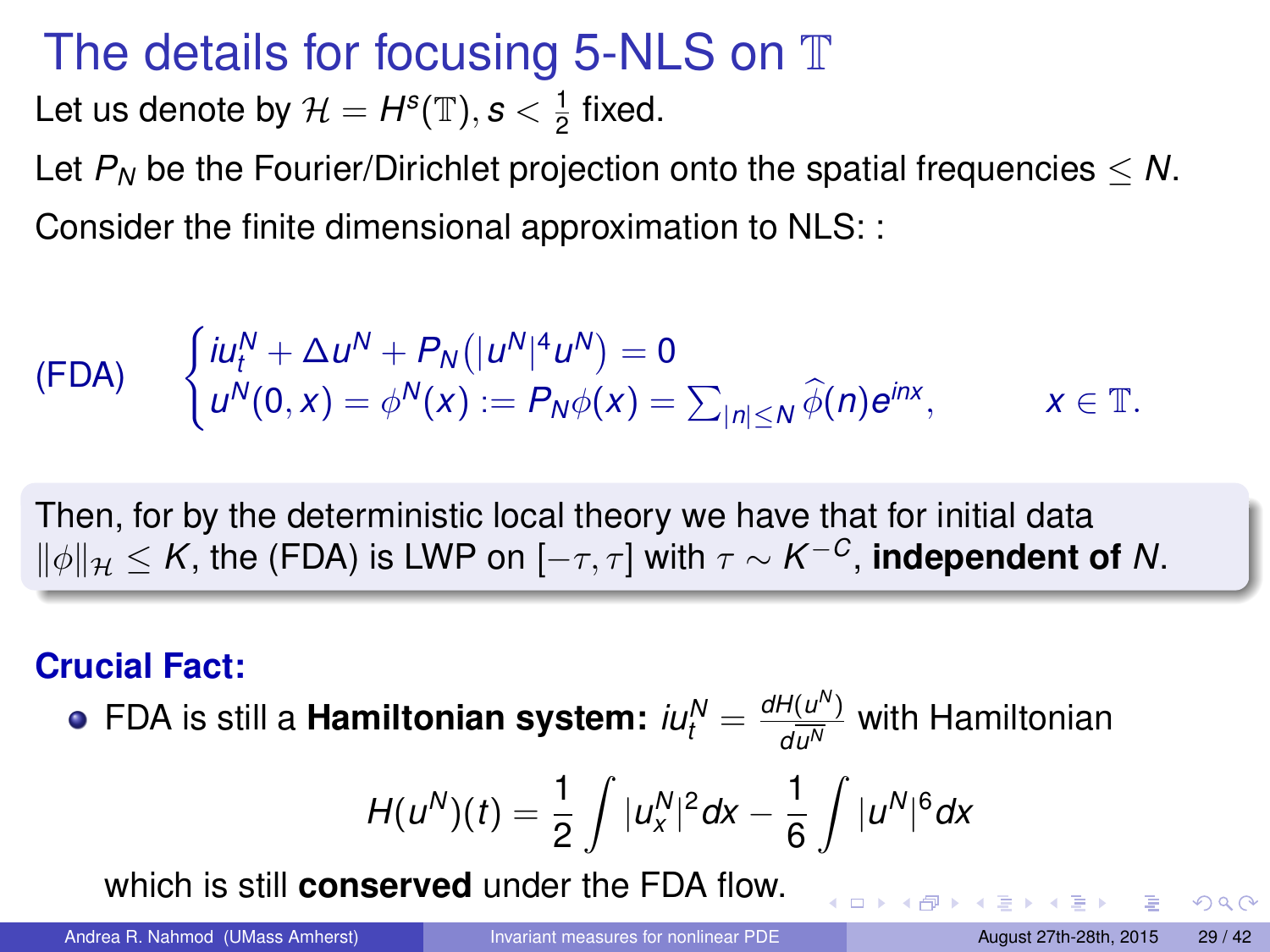• By Liouville's theorem the Lebesgue measure

 $\Pi$ |*n*|≤*N dandbn*,

where  $\widehat{u^N}(n) = a_n + ib_n$ , is invariant under the flow of (FDA).

Then, using the conservation of  $H(u^N)$ - we have that the finite dimensional version of  $\mu$ :

$$
d\mu_N=\tilde{Z}_N^{-1}e^{-H(u^N)}\prod_{|n|\leq N}da_ndb_n
$$

#### **is an invariant measure under the flow of (FDA)**

- $\bullet$  One still needs to prove that  $\mu_N$  converges weakly to  $\mu$  and that  $\mu$  is an invariant measure on H.
- **However** it is the invariance of  $\mu_N$  what allow us to extend local in time solutions to global ones.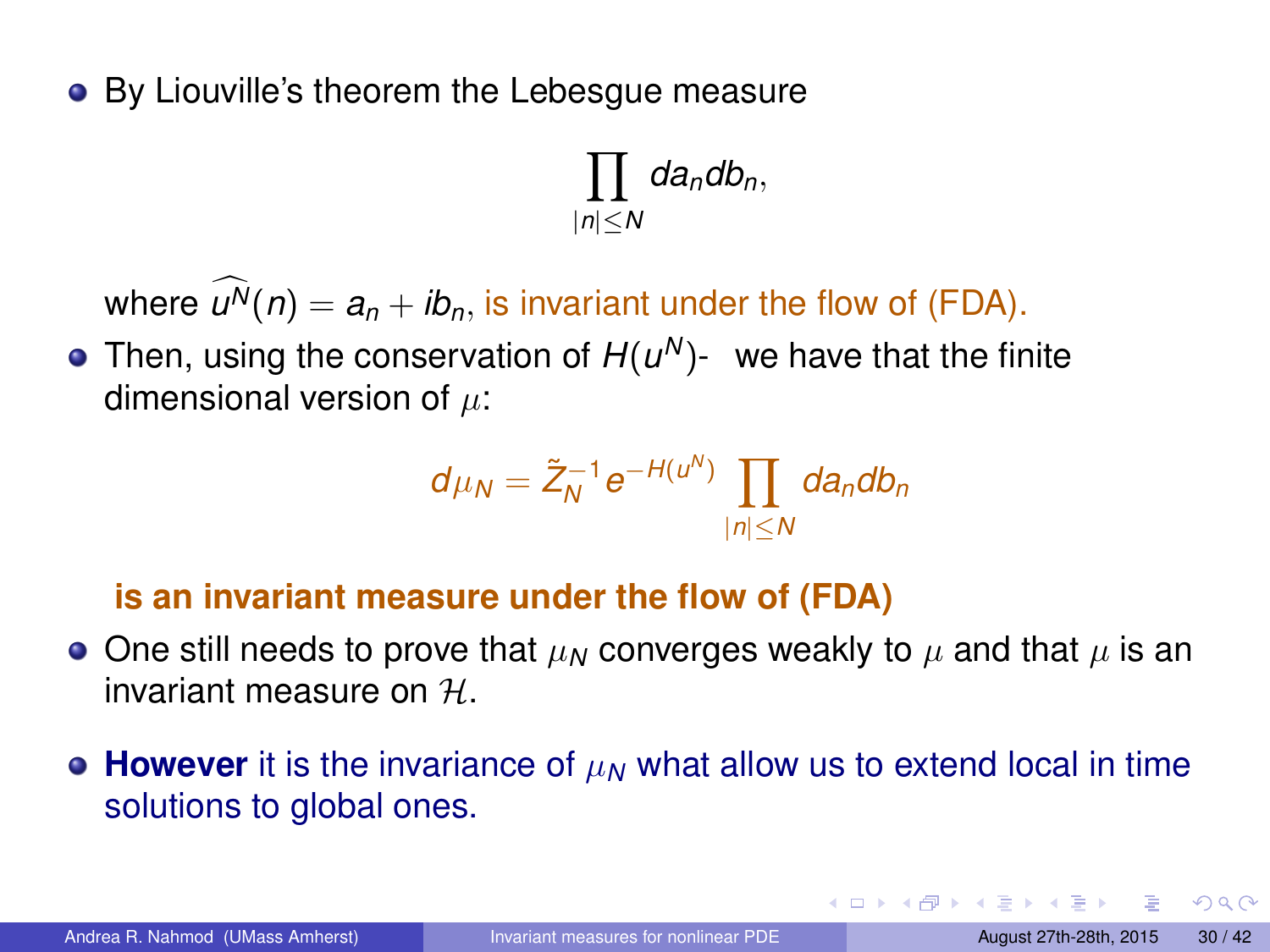# Extending  $u^N$  globally in time

Main Proposition [Growth of solutions to FDA] Bourgain '94 Given  $T < \infty$ ,  $\varepsilon > 0$ , there exists  $\Omega_N \subset \mathcal{H}$  s.t.

- $\mu_{\mathcal{N}}((\Omega_{\mathcal{N}})^c) < \varepsilon$
- for  $\phi^\mathsf{N}\in\Omega_\mathsf{N},$  (FDA) is well-posed on  $[-\mathsf{T},\mathsf{T}]$  with the growth estimate:  $\|u^N(t)\|_{\mathcal{H}} \lesssim \Big(\log \frac{T}{\varepsilon}\Big)$  $\int^{\frac{1}{2}}$ , for  $|t| \leq T$ .

In other words, we have that provided the data is in  $\Omega_N$  the solutions to the FDA extend globally in time.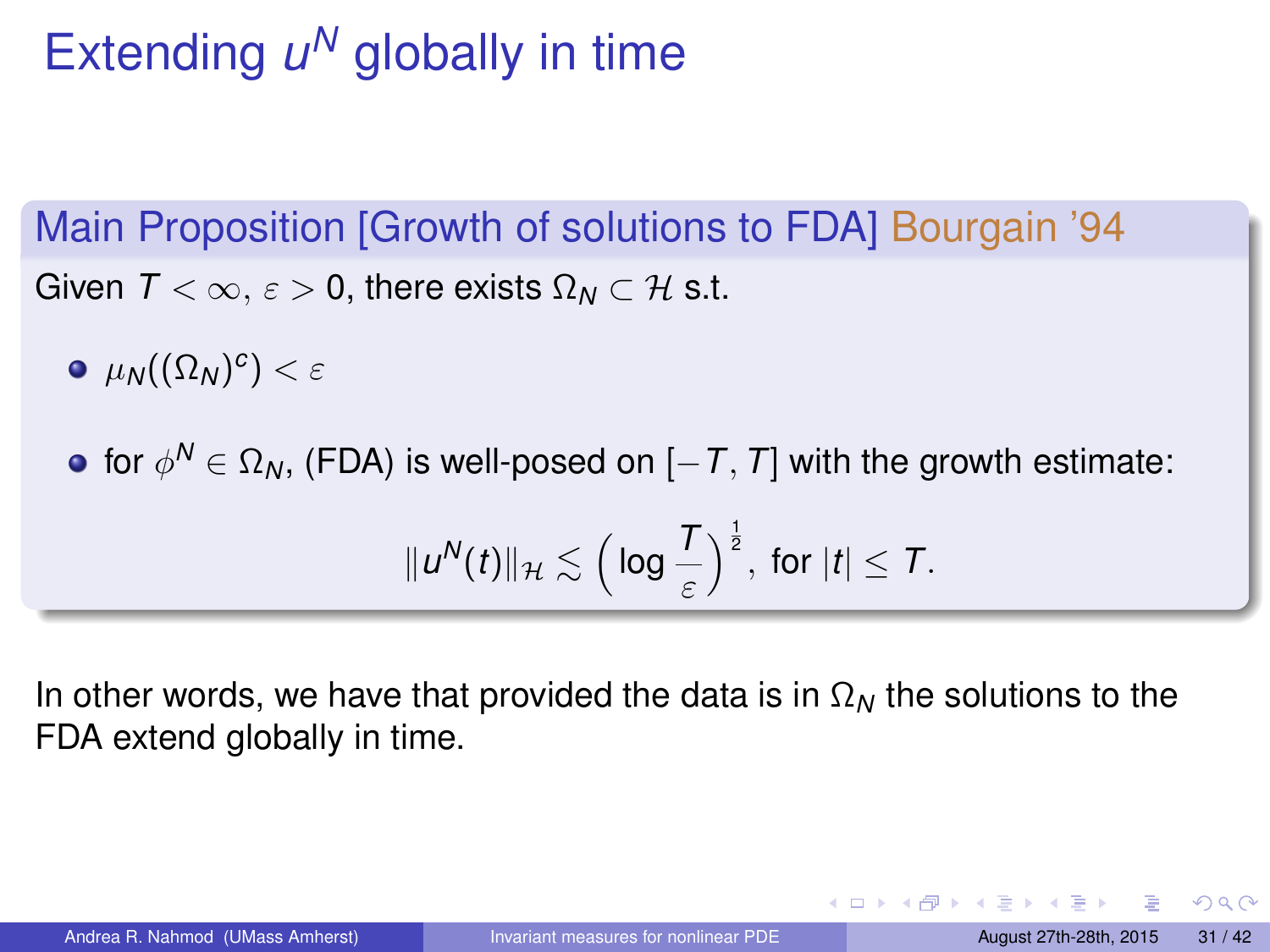#### Proof.

Let  $\Phi_N(t)$  = flow map of (FDA), and define the 'good set' of data:

$$
\Omega_N=\cap_{j=-[T/\tau]}^{[T/\tau]}\Phi_N(j\tau)(\{\|\phi^N\|_{\mathcal{H}}\leq K\}).
$$

### $\bullet$  By invariance of  $\mu_N$ ,

 $\mu(\Omega^c_N) = \sum_{j=-[T/\tau]}^{[T/\tau]} \mu_N \Phi_N(j\tau)(\{\|\phi^N\|_{\mathcal{H}} > K\}) = 2[T/\tau] \mu_N(\{\|\phi^N\|_{\mathcal{H}} > K\})$ 

$$
\implies \mu(\Omega_N^c) \lesssim \frac{T}{\tau} \mu_N(\{\|\phi^N\|_{\mathcal{H}} > K\}) \sim T K^C e^{-cK^2}
$$
 (Fernique-tail).

 $\implies$  By choosing  $K \sim \big(\log \frac{T}{\varepsilon}\big)^\frac{1}{2},$  we have  $\mu(\Omega_N^c) < \varepsilon.$ 

By its construction,  $\|u^N(j\tau)\|_{\mathcal{H}} \leq K$  for  $j=0,\cdots,\pm[\hbox{$T/\tau$}].$  $\Longrightarrow$  By local theory,

$$
||u^N(t)||_{\mathcal{H}} \leq 2K \sim \left(\log \frac{T}{\varepsilon}\right)^{\frac{1}{2}} \text{ for } |t| \leq T.
$$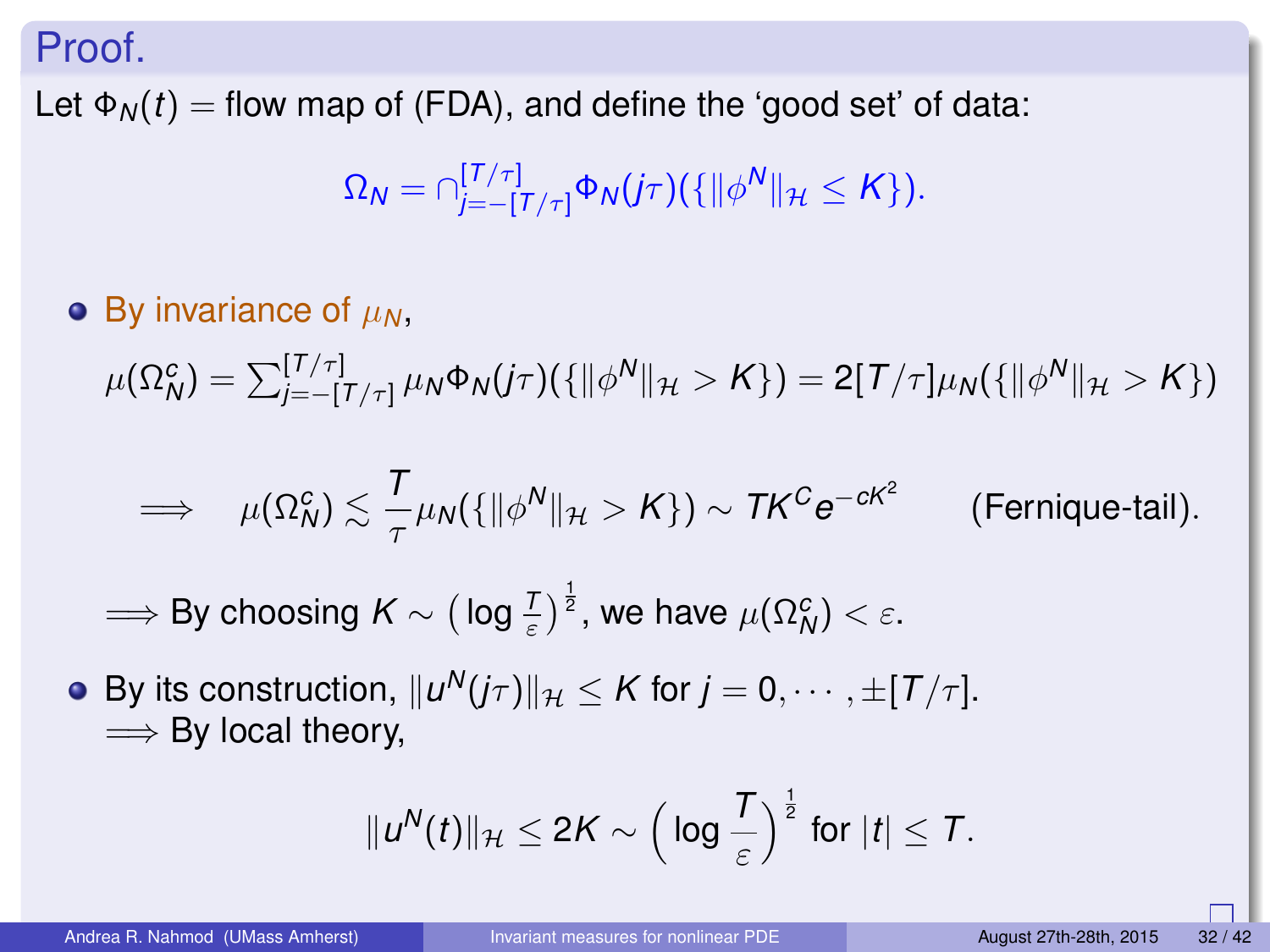# Extending *u* globally in time

Recall  $\mathcal{H} = H^s(\mathbb{T}), s < \frac{1}{2}$  fixed.

### Lemma (Approximation Lemma)

Let  $u^N$  be the solution to FDA with initial data  $\phi^N = P_N(\phi), \phi \in \mathcal{H}.$  Assume the *a priori bound*

 $||u^N(t)||_{\mathcal{H}} \leq A,$  *for all t* ∈ [0, *T*].

*Then the solution u to the NLS initial value problem with data* φ *satisfies for* any  $s_1 < s$ ,

$$
\|u(t)-u^N(t)\|_{H^{s_1}(\mathbb{T})}
$$

*which tends to* 0 *as*  $N \rightarrow \infty$ .

We use  $u^N$  to walk  $u$  to its side pass the local time  $\tau$  and up to time  $\mathcal{T}.$ 

 $QQQ$ 

イロト イ母 トイヨ トイヨ トーヨー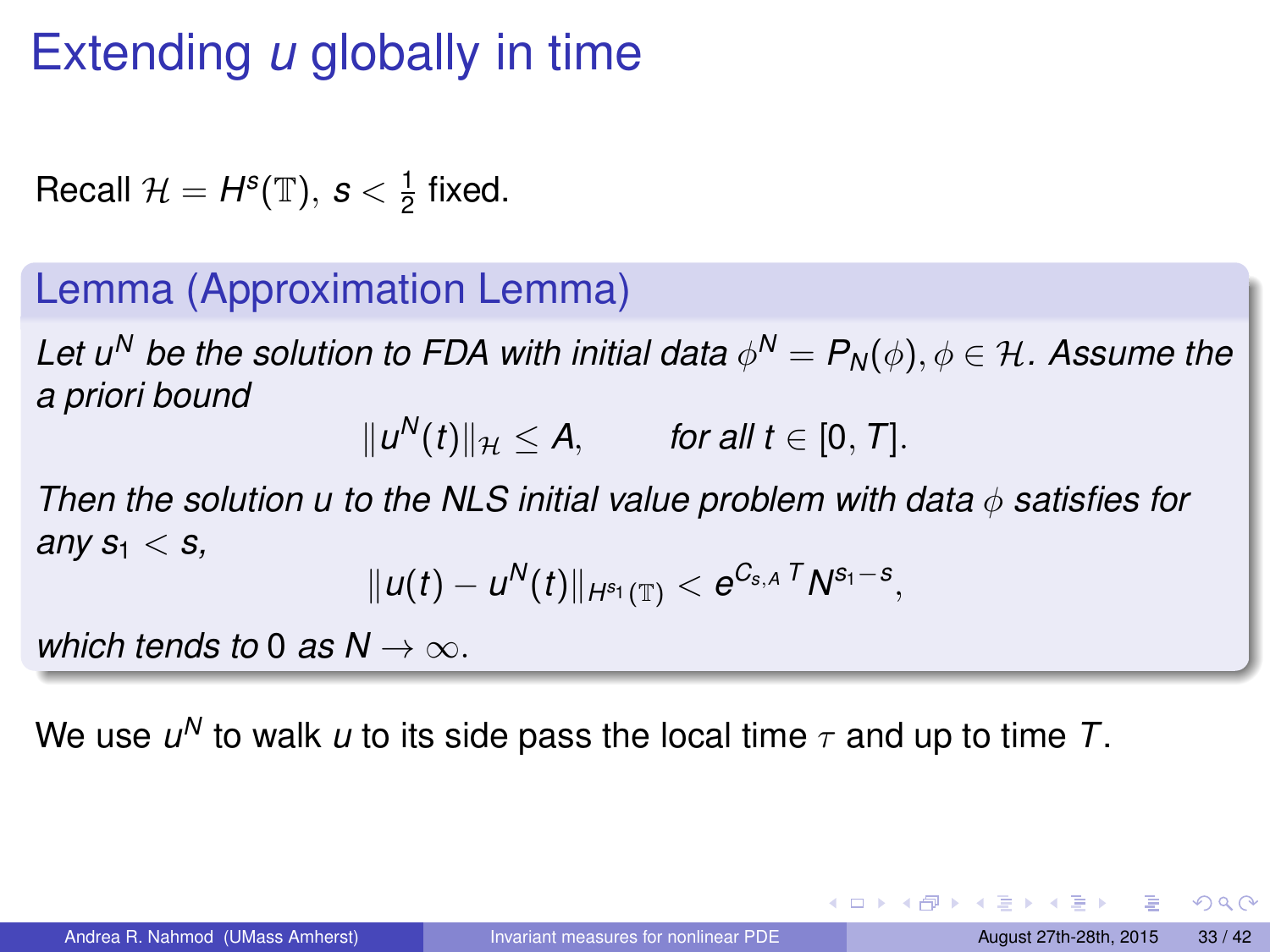The proof is it is not hard but not entirely trivial because we cannot compare *u* and  $\boldsymbol{\mathit{u}}^{\mathsf{N}}$  directly on [0,  $\boldsymbol{\mathit{T}}]$ : after the first step on [0,  $\tau$ ],  $\boldsymbol{\mathit{u}}$  and  $\boldsymbol{\mathit{u}}^{\mathsf{N}}$  may in principle start becoming apart: we have no a priori bound on *u* on [0, *T*] –which is the whole point.

One considers as a stepping stone the solution u' to:

$$
\begin{array}{lll} \text{(SS)} & \begin{cases} iu'_t + \Delta u' + |u'|^4 u' = 0 \\ u'(0, x) = \phi^N(x) := P_N \phi(x) = \sum_{|n| \le N} \widehat{\phi}(n) e^{inx}, \end{cases} & x \in \mathbb{T}.\end{array}
$$

and compare *u* to *u'* and *u'* to *u<sup>N</sup>* -which have same truncated initial data– in an iterative argument on each  $[j\tau, (j + 1)\tau], j = 0, \ldots [\frac{T}{\tau}]$  and piecing them together to obtain the desired bound.

Here  $\tau$  is the local existence time for NLS with data bounded in  $H^{s_1}$  by  $A+1$ ; ie.

$$
\tau \, \sim \, \frac{C_{s_1}}{(1+\|\phi\|_{H^{s_1}})^{c_{s_1}}}
$$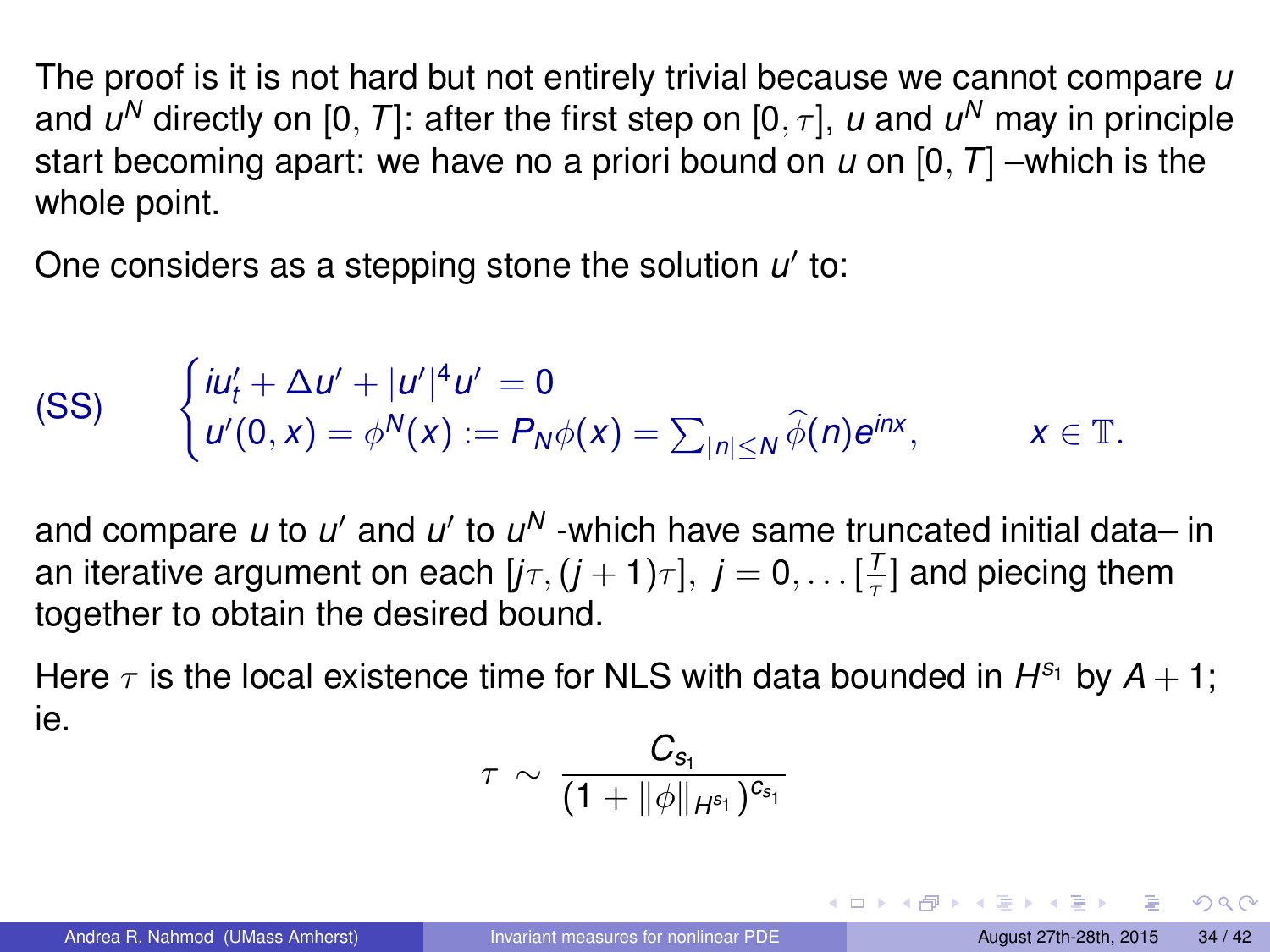1

$$
||u(0) - u'(0)||_{s_1} < N^{s_1 - s} A
$$

2 Assume that for  $t < t_0$  we obtained

$$
||u(t)-u^N(t)||_{s_1}<\delta<1
$$

then

$$
||u(t_0)||_{s_1} \leq ||u^N(t_0)||_{s_1} + \delta < A + 1
$$

by our a priori bound hypothesis.

 $\bullet$  From the local theory, the IVP for the NLS equation with data  $u(t_0)$  at  $t = t_0$  and for the SS equation with data  $u'(t_0) = u^N(t_0)$  are well posed on  $[t_0, t_0 + \tau]$ . Moreover, for  $t \leq t_0 + \tau$ ,

$$
||u(t)-u'(t)||_{s_1}\leq 2||u(t_0)-u'(t_0)||_{s_1}<2\delta
$$

by (2) above.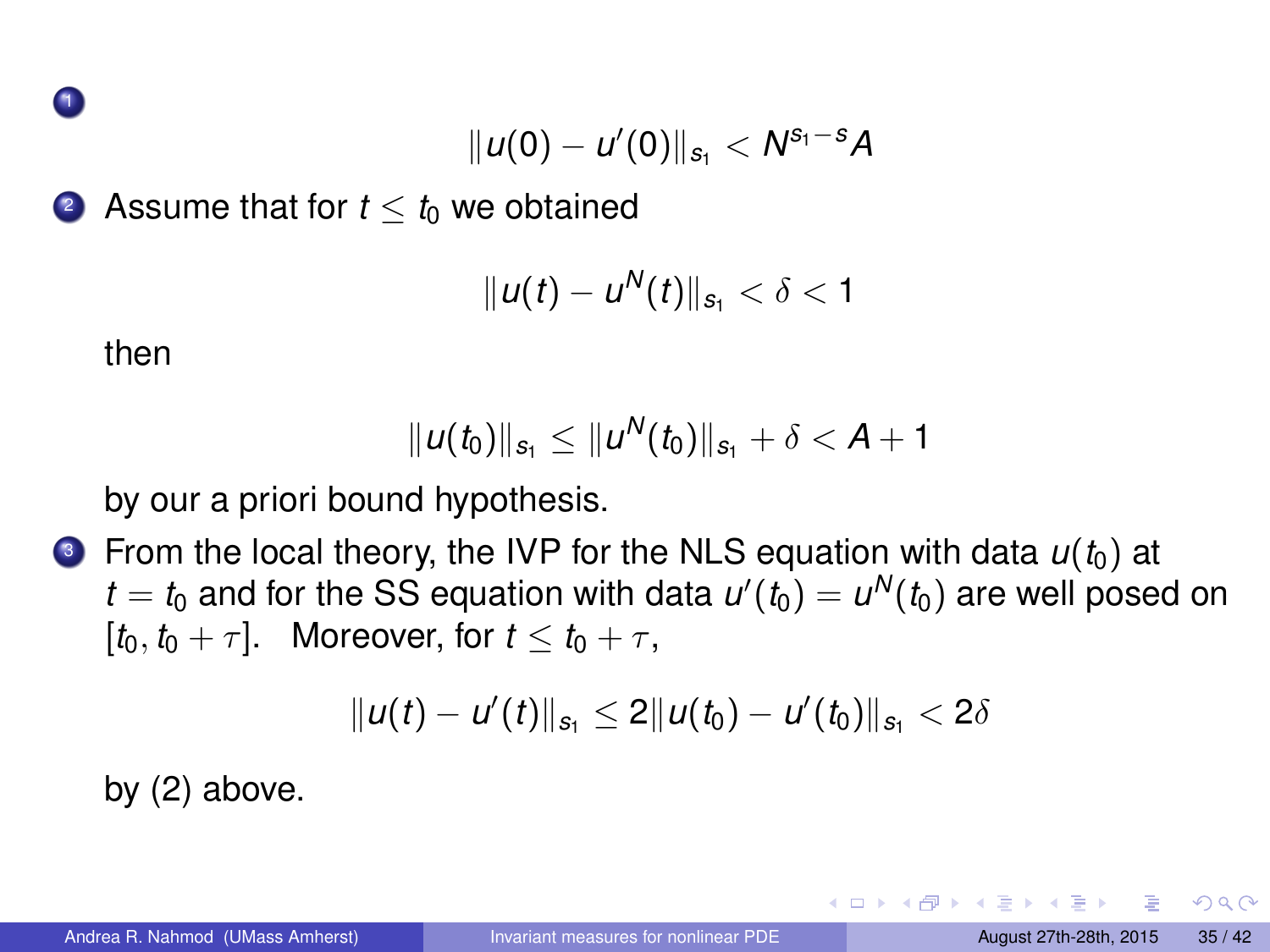Next, we want to compare  $u'(t)$  and  $u^N(t)$  on  $[t_0,t_0+\tau].$  Since they have the same initial data,

$$
u'(t) - u^N(t) = c \int_0^t S(t-t') \Gamma(t') dt'
$$

where

$$
\Gamma(t') = |u'|^4 u' - P_N(|u^N|^4 u^N)
$$
  
= 
$$
[|u'|^4 u' - P_N(|u'|^4 u')] + [P_N(|u'|^4 u') - P_N(|u^N|^4 u_N)]
$$

Do a fix point argument on  $X^{s_1}$  as in the local theory but now thanks to the choice of  $\tau$ , the a priori bound and the steps above we obtain:

$$
||u'(t) - u^N(t)||_{s_1} < \mathit{CAN}^{s_1 - s} \qquad t \in [t_0, t_0 + \tau]
$$

whence combining with (2) above gives that

$$
||u(t)-u^N(t)||_{s_1}<2\delta+\text{CAN}^{s_1-s}.
$$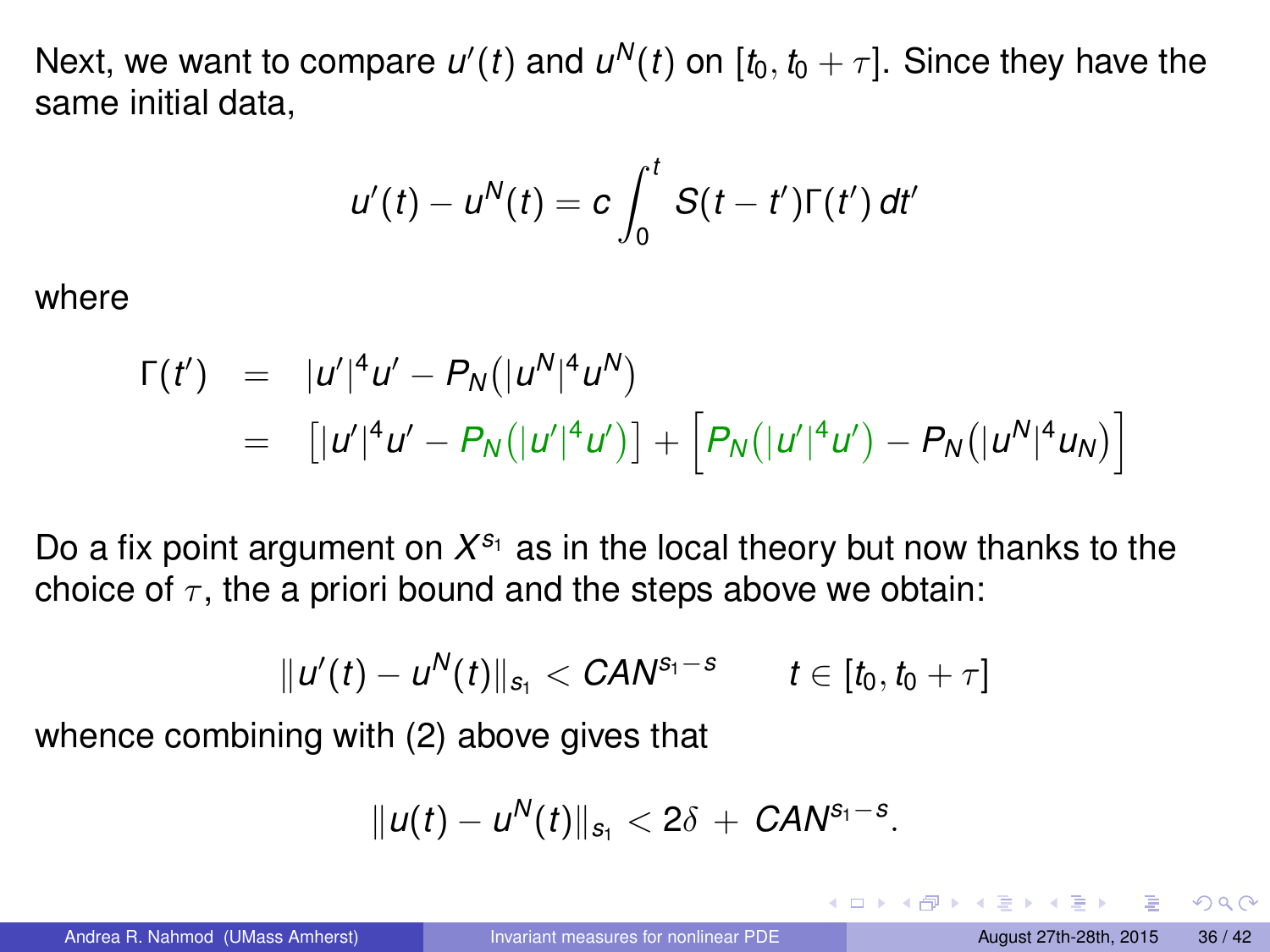At this point by the choice of  $\tau$  we can iterate the argument on each time subinterval

$$
[j\tau, (j+1)\tau], \qquad j=0,\ldots[\frac{T}{\tau}]
$$

to obtain a recursive estimate

$$
||u(j\tau)-u^N(j\tau)||_{s_1}<\delta_j+\textit{CAN}^{s_1-s},
$$

 $\delta_j < C^{j+1}$   $\pmb{A}$   $\pmb{N^{s_1-s}}$ 

which yields the conclusion provided *N* is large enough so that *C <sup>j</sup>*+<sup>1</sup>*N <sup>s</sup>*1−*<sup>s</sup>* < 1.

 $QQQ$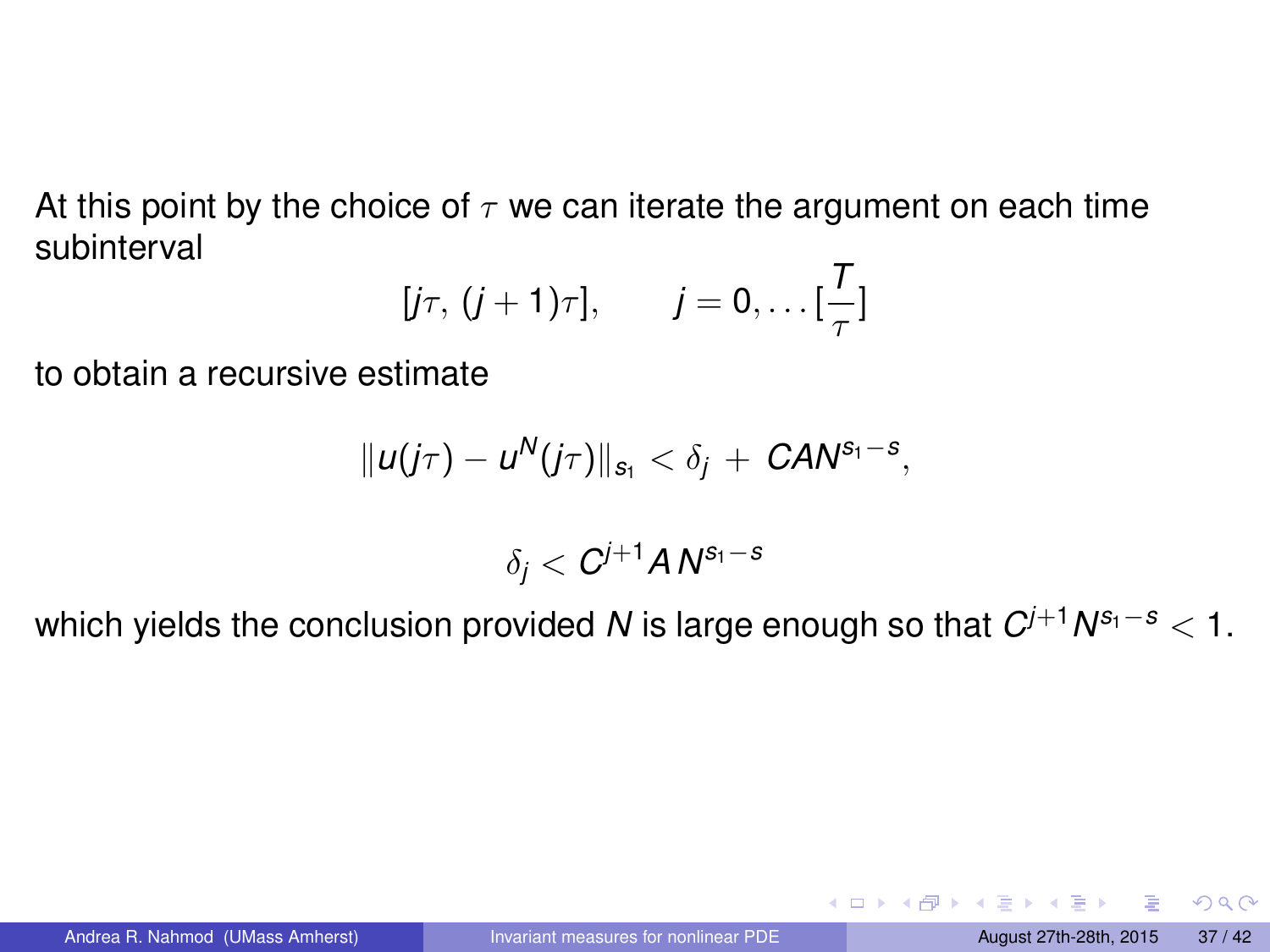**So far:** we have  $\mu_N$  invariant  $\Longrightarrow$   $\mu^N, \, \mu$  extends globally for "good" data and that *u <sup>N</sup>* converging uniformly to *u*.

**We turn then to** µ, which we want to realize as a weighted Gaussian measure

$$
\mathbf{d}\mu = \tilde{Z}^{-1} \chi_{\|\phi\|_{L^2} \leq B} e^{\int |\phi|^6 dx} d\rho
$$

and the weak limit of the finite dimensional  $\mu_N$ .

**•** Recall  $\rho$  yields for  $\phi$  the distribution of a random (Fourier) series

(1.1) 
$$
\phi = \phi^{\omega} = \sum_{n \in \mathbb{Z}^d} \frac{g_n(\omega)}{\sqrt{1 + |n|^2}} e^{in \cdot x}.
$$

which defines a.s. a function in  $H^s(\mathbb{T})$  for  $s < \frac{1}{2}$ .  $(\widehat{\phi}_n = \frac{g_n}{\sqrt{1+\alpha}})$  $\frac{g_n}{1+|n|^2}$  on the support of  $\rho$ .)

The existence a.s. of  $\int |\phi^\omega|^6 dx$  follows from the fact that  $\phi^\omega \in H^{\mathbf{s}}(\mathbb{T}),$   $\mathbf{s} < \frac{1}{2}$  a.s.

 $QQQ$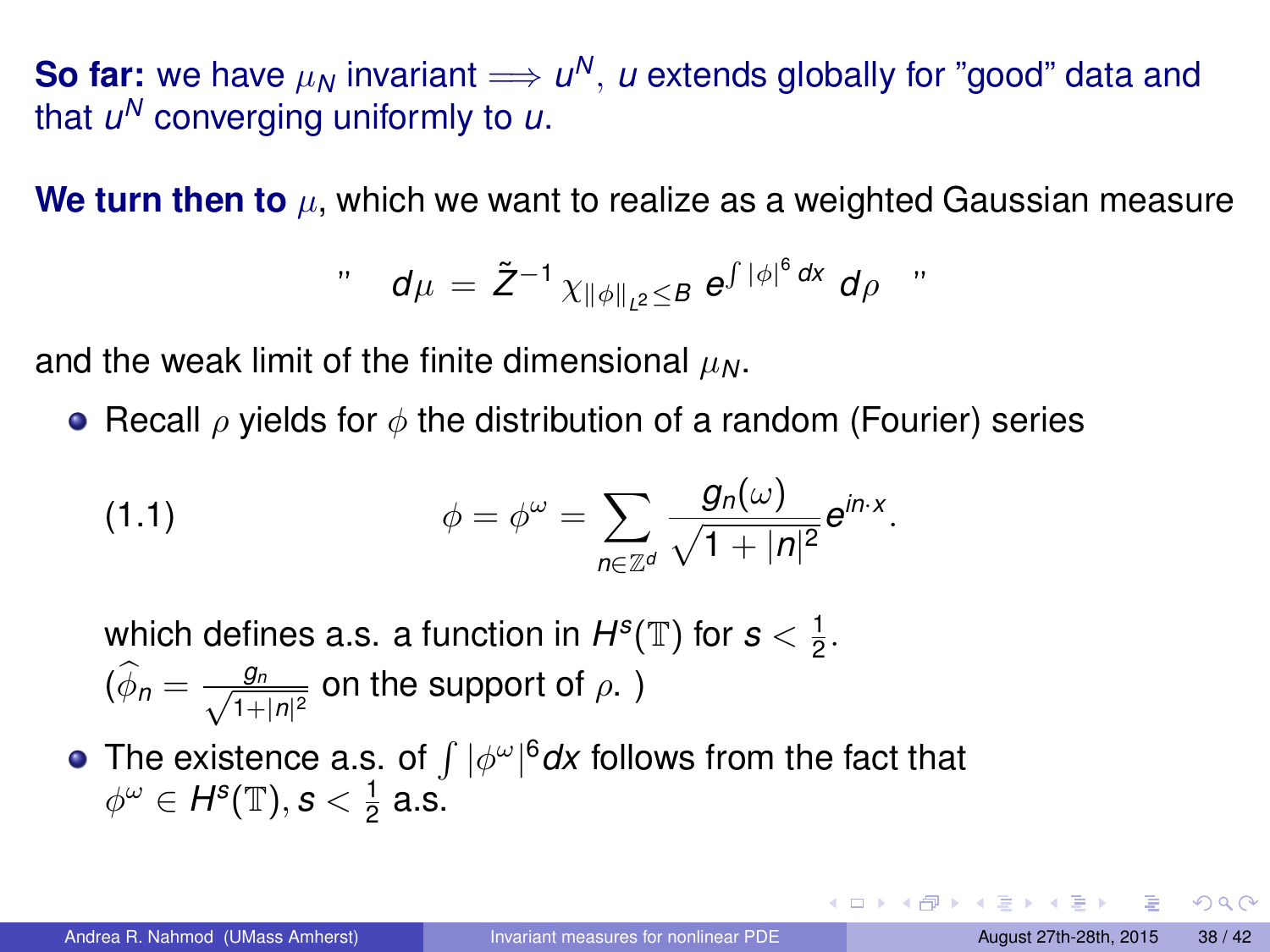### Proposition (Lebowitz-Rose-Speer)

*The weight*

$$
\chi_{\|\phi\|_{L^2}\leq B}\;e^{\int |\phi|^6\,dx}\in L^r(d\rho)
$$

*for all*  $1 < r < \infty$  *provided*  $B = B(r)$  *is sufficiently small.* 

Idea of Bourgain's proof: For any  $\lambda > 0$  fixed prove that

$$
\mathbb{P}_{\omega}\left[\|\sum \frac{g_n(\omega)}{\langle n \rangle}\, e^{inx}\|_{L^6} > \lambda,\,\, (\sum |\frac{g_n(\omega)}{\langle n \rangle}|^2)^{1/2} \leq B \right] \lesssim e^{-c\lambda^2(\frac{\lambda}{B})^4}
$$

by a suitable Littlewood-Paley decomposition and a large deviation estimate on each dyadic block. Then,

$$
\| \chi_{\|\phi\|_{L^2} \leq B} e^{\int |\phi|^6 dx} \|_{L^r(d\rho)}\n\leq \int_{\|\phi\|_{L^6} \leq \lambda} e^{\int |\phi|^6 dx} \chi_{\|\phi\|_{L^2} \leq B} d\rho +\n+ \sum_{j=1}^{\infty} \int_{2^j \lambda \leq \|\phi\|_{L^6} \leq 2^{j+1} \lambda} e^{\int |\phi|^6 dx} \chi_{\|\phi\|_{L^2} \leq B} d\rho
$$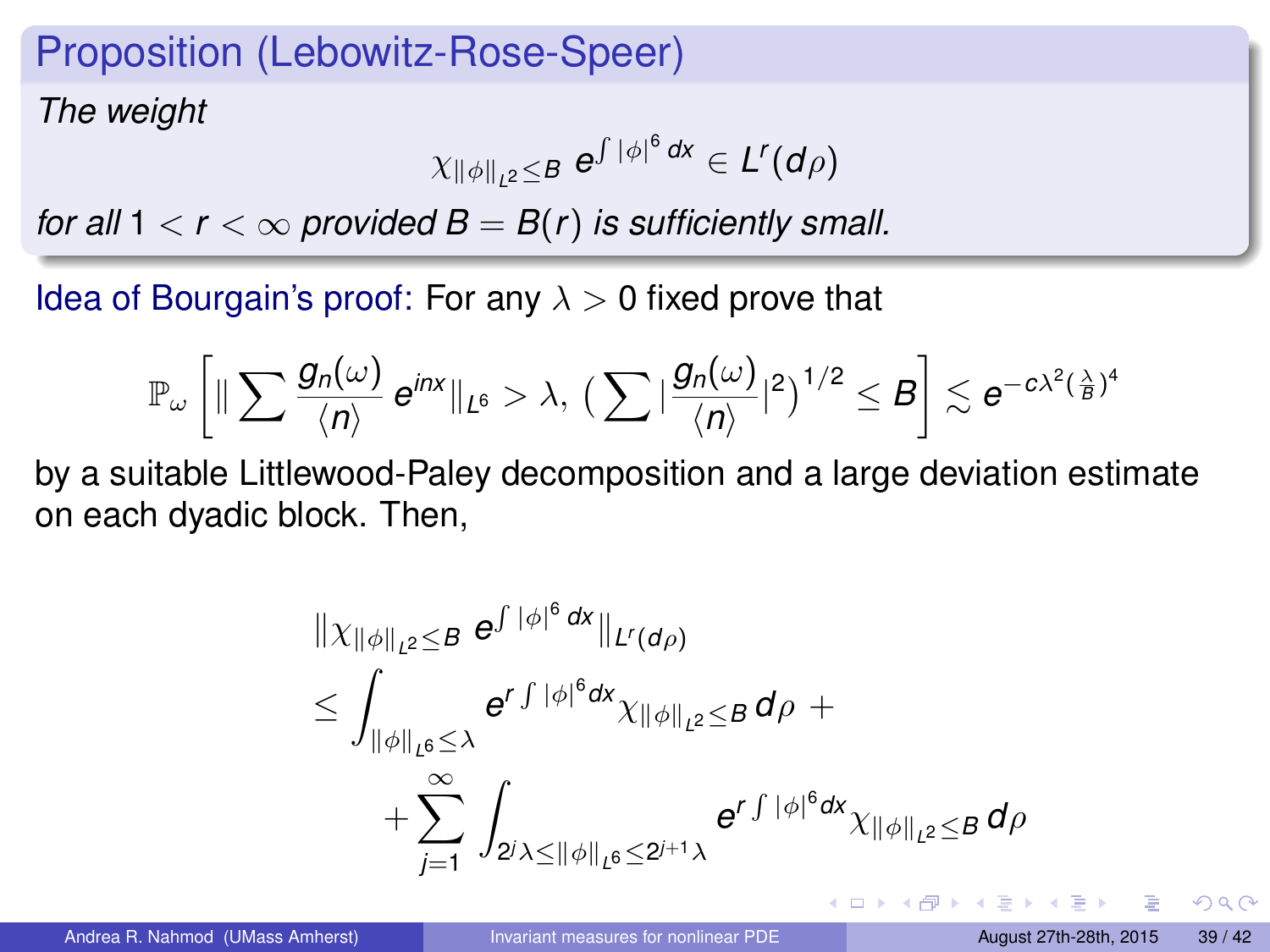The latter is less than or equal to

$$
e^{r\lambda^6}+\sum_{j=1}^\infty e^{(r2^{j+1}\lambda)^6}\rho\big(\|\phi\|_{L^6}\geq 2^j\lambda,\,\|\phi\|_{L^2}\leq B\big)
$$

which by Bourgain estimate above, is finite provided *B* is sufficiently small.

Something smaller than  $(\frac{C}{64r})^{1/4}$  would do.

#### We then have:

### Theorem (Existence of Gibbs measure)

*We now have that for small B, the measure*  $\mu$  *is a probability measure which is absolute continuous with respect to the Gaussian measure*  $ρ$  *and*  $μ_N$ *converges weakly to* µ*.*

If  $E_N := \text{span}\{e^{inx} : |n| \le N\}$ , and U is an open in  $H^s(\mathbb{T}), s < 1/2$ , one has:

$$
\rho(U)=\lim_{N\to\infty}\mu_N(U\cap E_N),\qquad \mu(U)=\lim_{N\to\infty}\mu_N(U\cap E_N).
$$

 $QQQ$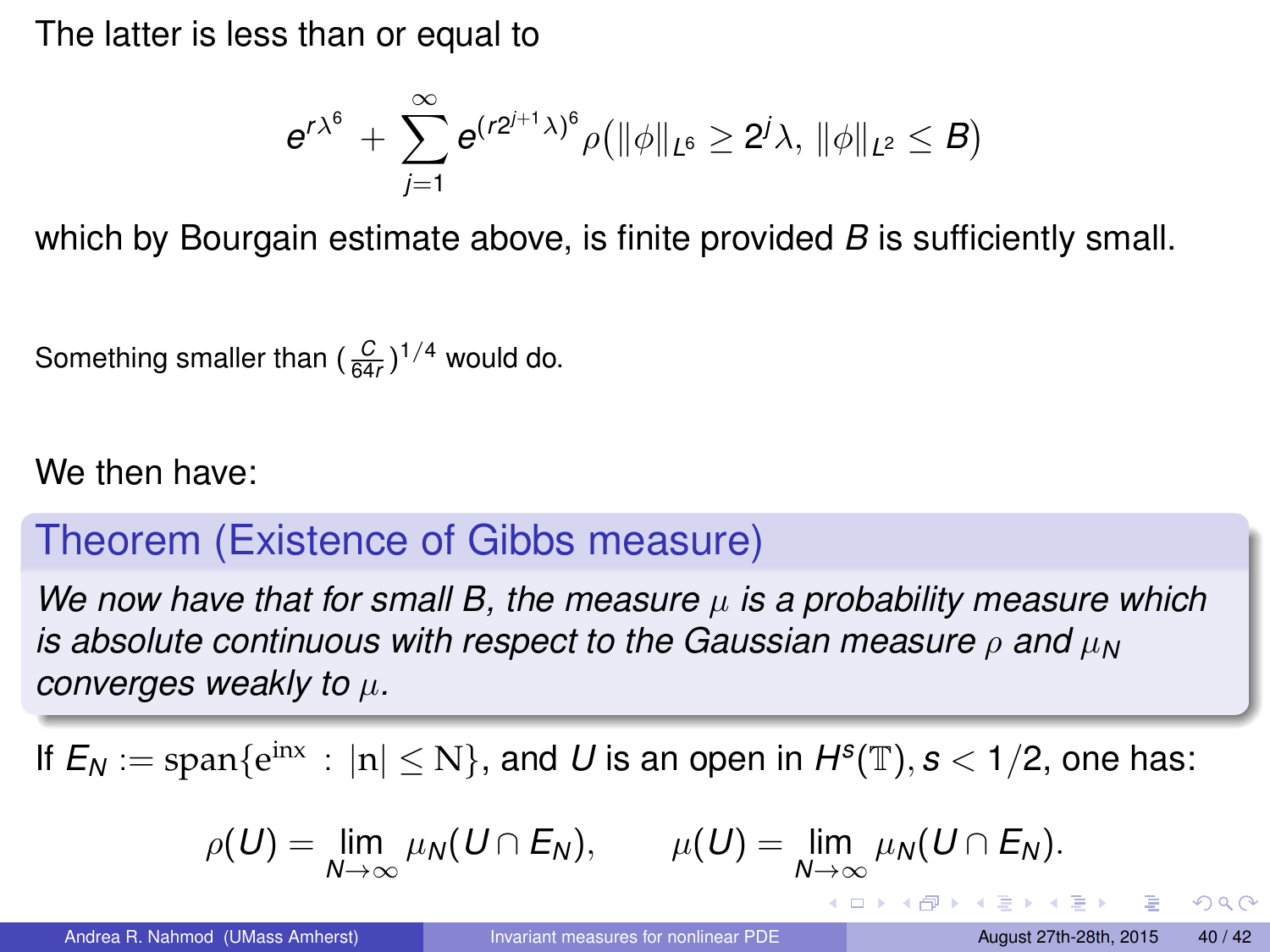# Almost sure GWP for NLS

Combining the results above we obtain:

#### Theorem

For any given  $T > 0$  and  $\varepsilon > 0$  there exists a set  $\Omega(\varepsilon, T)$  such that (a)  $\mu(\Omega(\varepsilon, T)) \geq 1 - \varepsilon$ . (b) For any initial condition  $\phi \in \Omega(\varepsilon, T)$  the IVP for NLS is well-posed on [−*T*, *T*] with the bound

$$
\sup_{|t|\le T}\|u(t)\|_{H^{\frac{1}{2}-}(\mathbb{T})}\lesssim \bigg(\log\frac{T}{\varepsilon}\bigg)^{\frac{1}{2}}.
$$

Now, a standard argument, by which for fixed  $T>0$  we first take  $\varepsilon=2^{-i},$  and let  $\Omega_{\cal T}:=\cup_i\Omega(2^{-i},\,T),\,\mu(\Omega_{\cal T})\geq 1-2^{-i}$  and then let  ${\cal T}=2^j$  and  $\Omega=\cap_j\Omega_{2^j}$ gives:

 $QQQ$ 

イロメ イ母メ イヨメ イヨメ